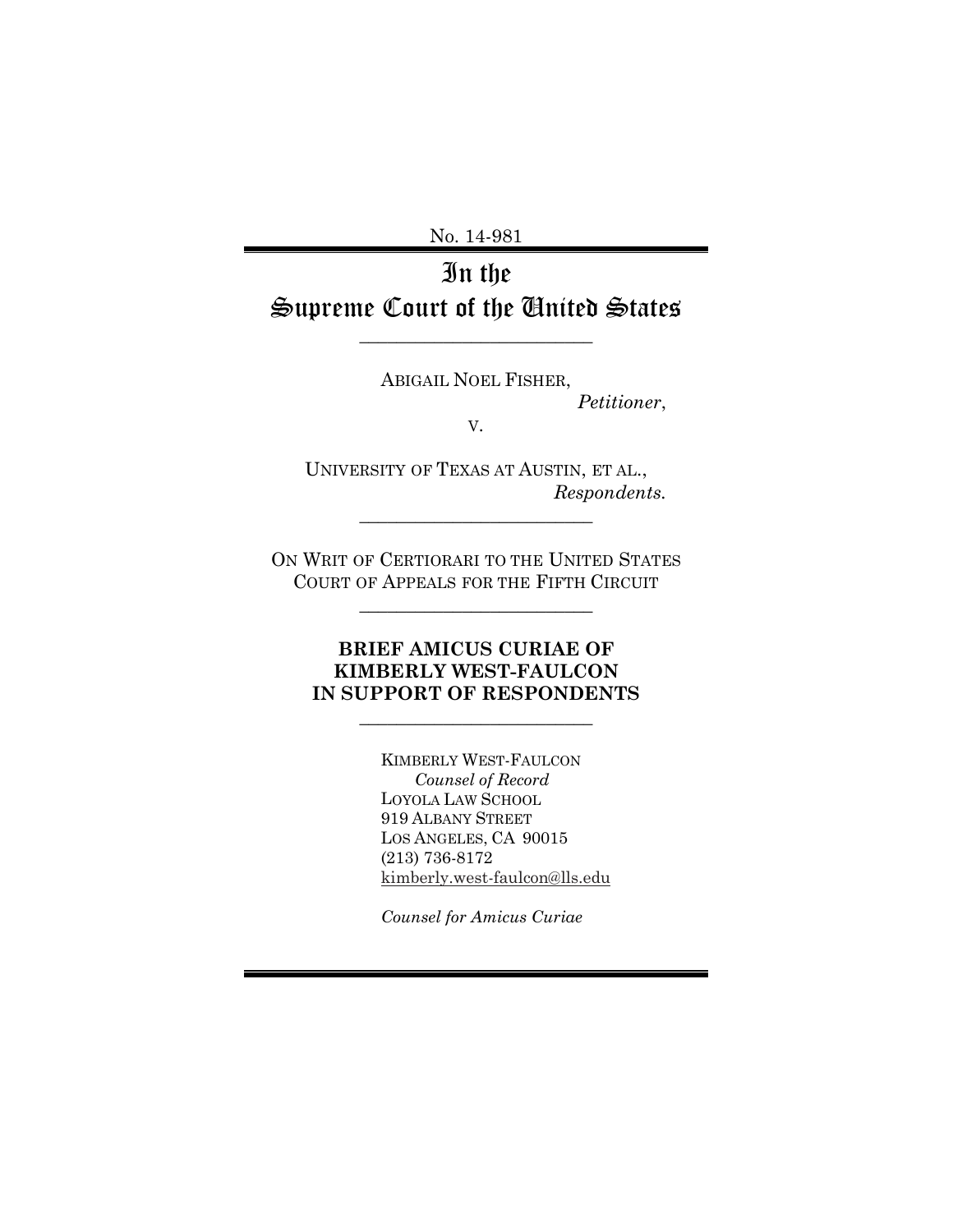## **QUESTION PRESENTED**

Whether the Fifth Circuit's holding that the University of Texas at Austin's 2008 undergraduate admissions policy did not violate the Equal Protection Clause of the Fourteenth Amendment should be sustained.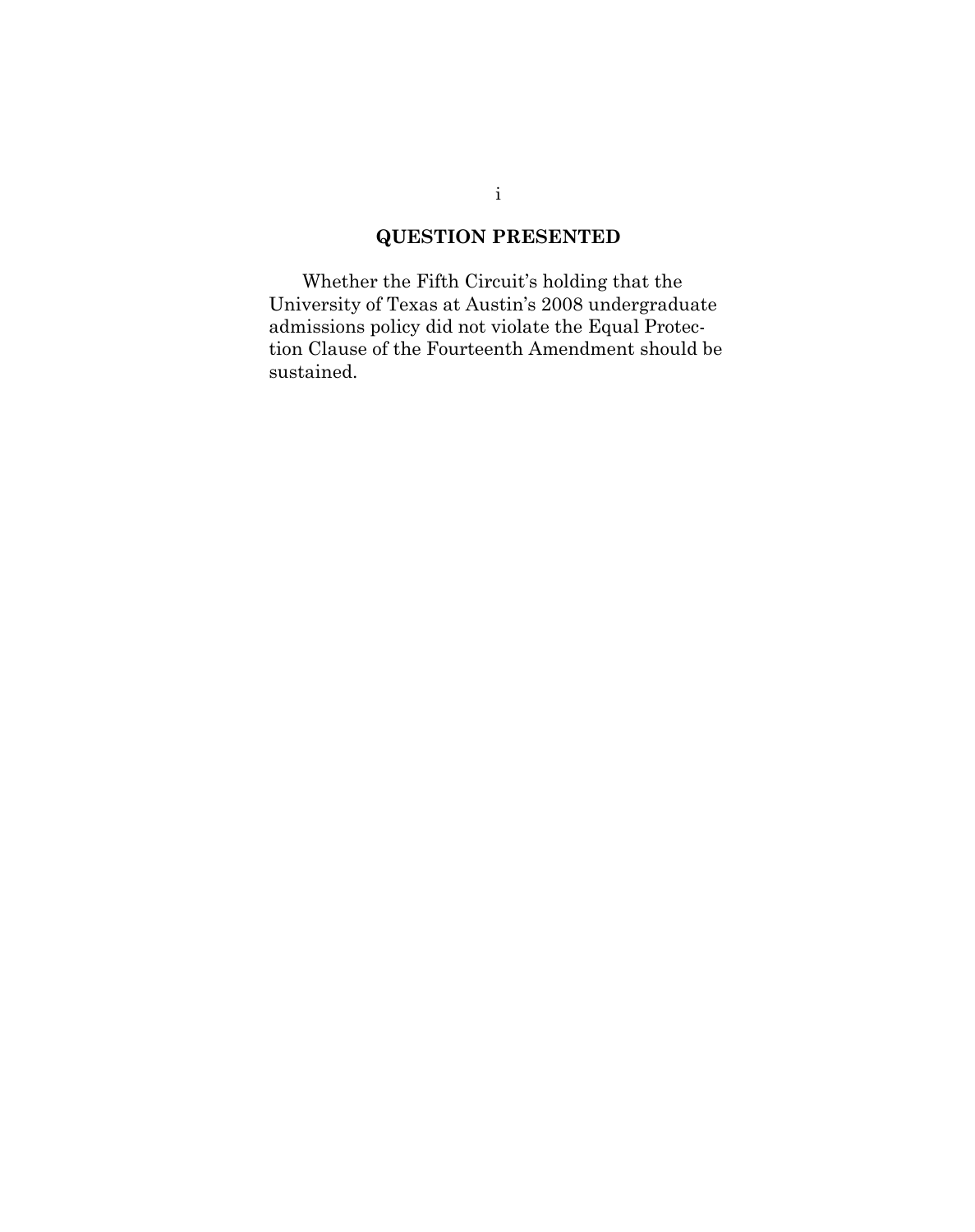# **TABLE OF CONTENTS**

| Institution-Specific Analysis of UT Austin's<br>Ι.<br>Admissions Policies and Outcomes Support<br>the Fifth Circuit's Holding that UT Satisfied<br>this Court's Stringent Strict Scrutiny                                                                                                                        |
|------------------------------------------------------------------------------------------------------------------------------------------------------------------------------------------------------------------------------------------------------------------------------------------------------------------|
| Non-Top 10% White Applicants Were<br>А.<br>Admitted to UT Austin at a Rate of<br>22.3% Compared to a Rate of 10.4% for                                                                                                                                                                                           |
| B.<br>UT's Policy of Admitting the Greatest<br>Number of Students Based Solely on<br>Class Rank, Other Students Based<br>Heavily on SAT Scores, and Some<br>Considering Five Times As Many Socio-<br>Economic Sub-Factors As the Single<br>Race-Conscious Sub-Factor Was<br>Definitely Narrowly Tailored and Did |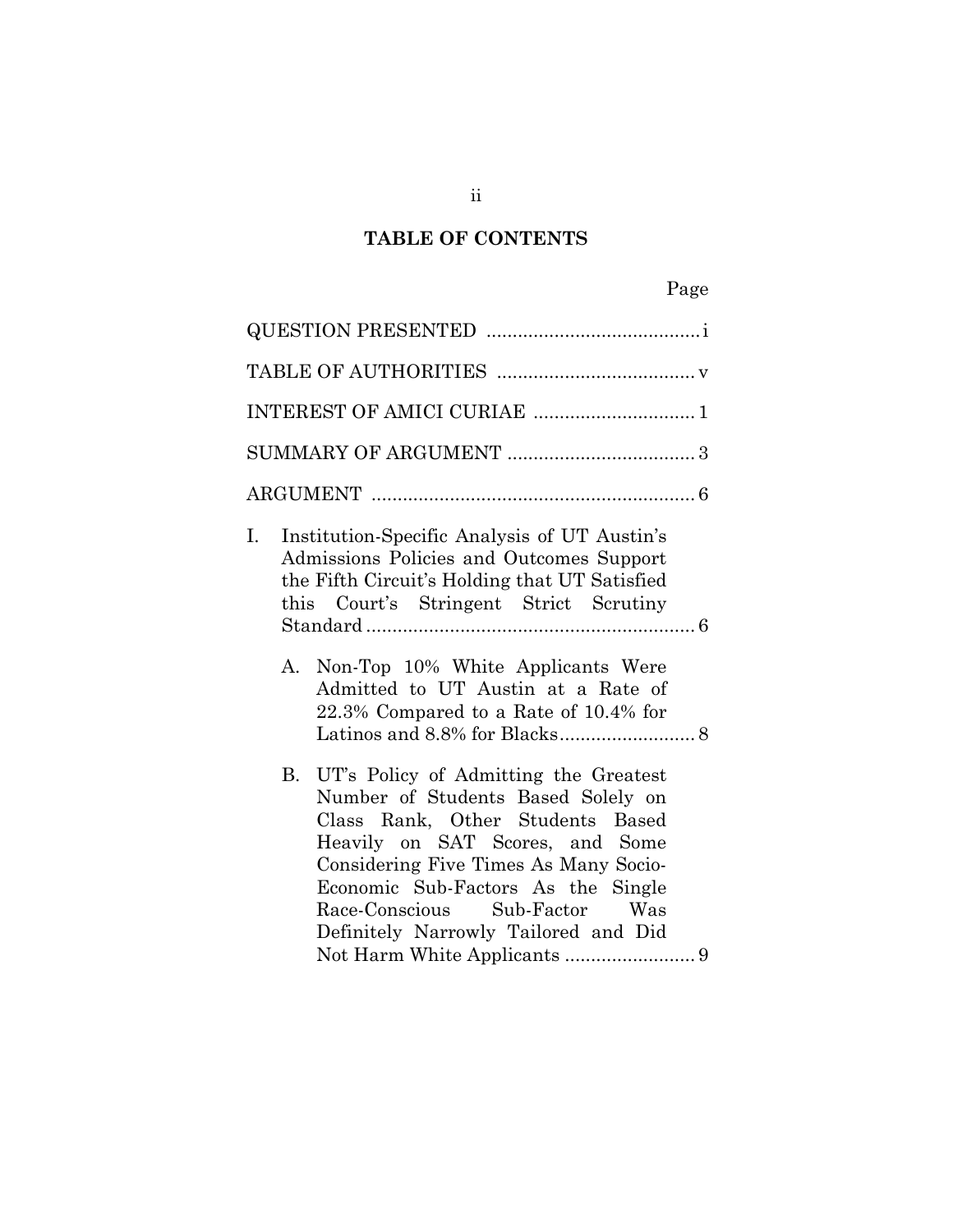C. The Court Should Not Be Misled to Believe that Social Science Evidence Exists that Proves "Large Racial Preferences" in the Form of a "Black Bonus" or an "Asian Penalty" By Which Black Applicants Are Awarded Extra Points or Points Are Deducted From Asian Applicants Because of Their Race .... 13 II. This Court Should Ignore the Incorrect Assertion, Based on Incomplete and Cherry-Picked Findings, that "Affluent Blacks" Prevent Low-Income Students From Attending Selective Universities ........................... 18 A. Revisiting This Court's Ruling in *San Antonio v. Rodriguez*, Not Striking Down UT Austin's Restrained Race-Consciousness, Would Redress Socio-Economic Injustice and Economic Class-Based Discrimination in Higher Education Admissions ................................. 19 B. Because the Number of "High Income," "Upper Class," "Wealthy Blacks" or "Prep School Educated Blacks" is Quite Scant, it is Inaccurate to Claim that the Exclusion of this Particular and Scarce Type of African American High School Student Will Redress Widespread Socio-Economic Injustice Against the Very Large Number of White Low-Income Students Regularly Excluded from Elite

Higher Education......................................... 20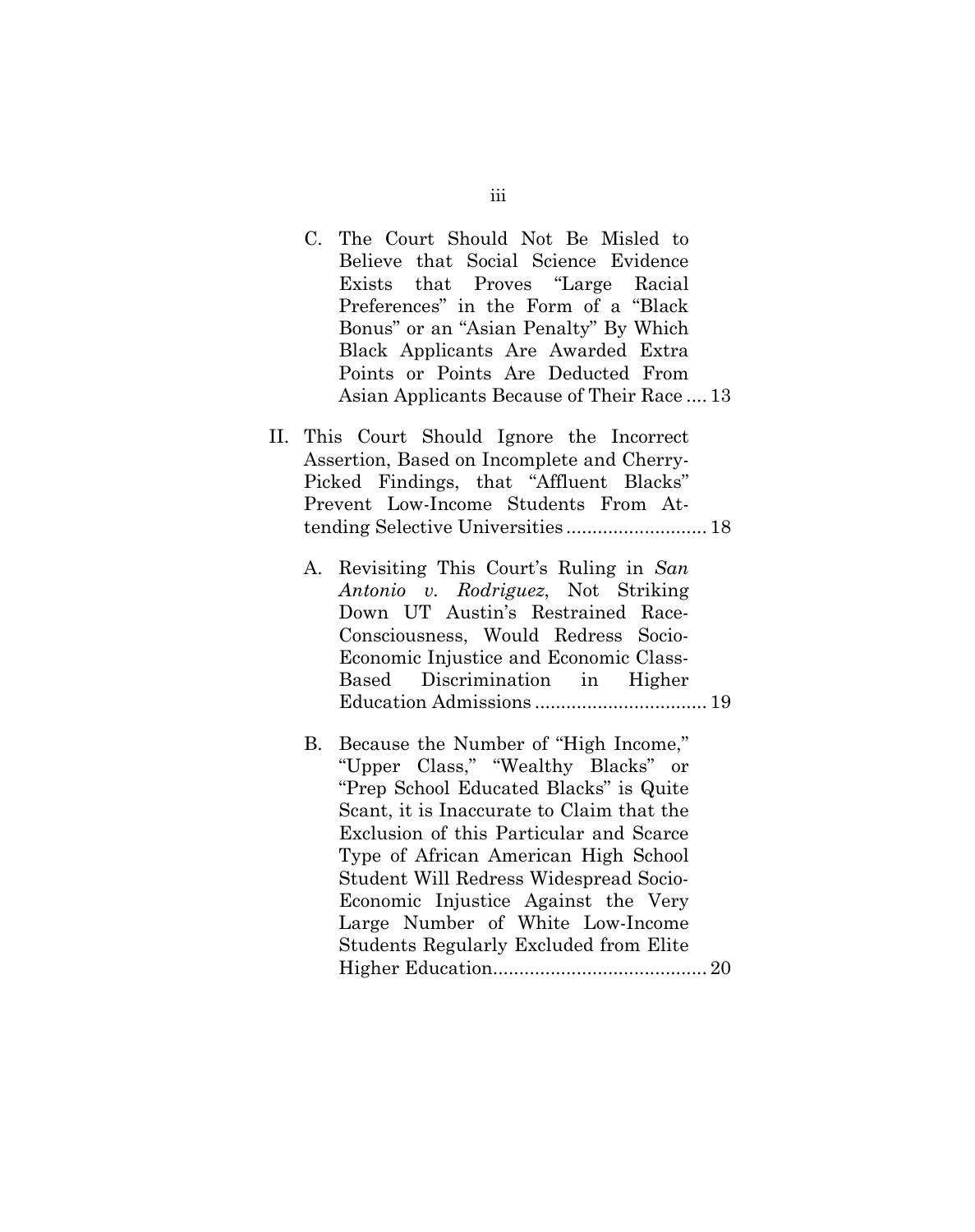| C. None of this Court's Narrow Tailoring                                                                                                                                                                                                          |
|---------------------------------------------------------------------------------------------------------------------------------------------------------------------------------------------------------------------------------------------------|
| Precedent Requires UT Austin to                                                                                                                                                                                                                   |
| Exclude the Historically Small Number                                                                                                                                                                                                             |
| of Middle and Upper Class African                                                                                                                                                                                                                 |
| Americans in the Name of Socio-                                                                                                                                                                                                                   |
| Economic Justice or Purported                                                                                                                                                                                                                     |
| "Mismatch" Based on SAT Scores 24                                                                                                                                                                                                                 |
| III. It Would Violate Principles of Federalism<br>for this Court to Define for the Flagship<br>Public University in the State of Texas the                                                                                                        |
| IV. The Court Should Reject "Folk"<br>Understandings of Test Scores and Note<br>That Racial Skews in the Averaged Scores<br>of Blacks as Compared to Whites Do Not<br>Mean Blacks As a Racial Group are<br>Undeserving When Admitted to Selective |
|                                                                                                                                                                                                                                                   |

iv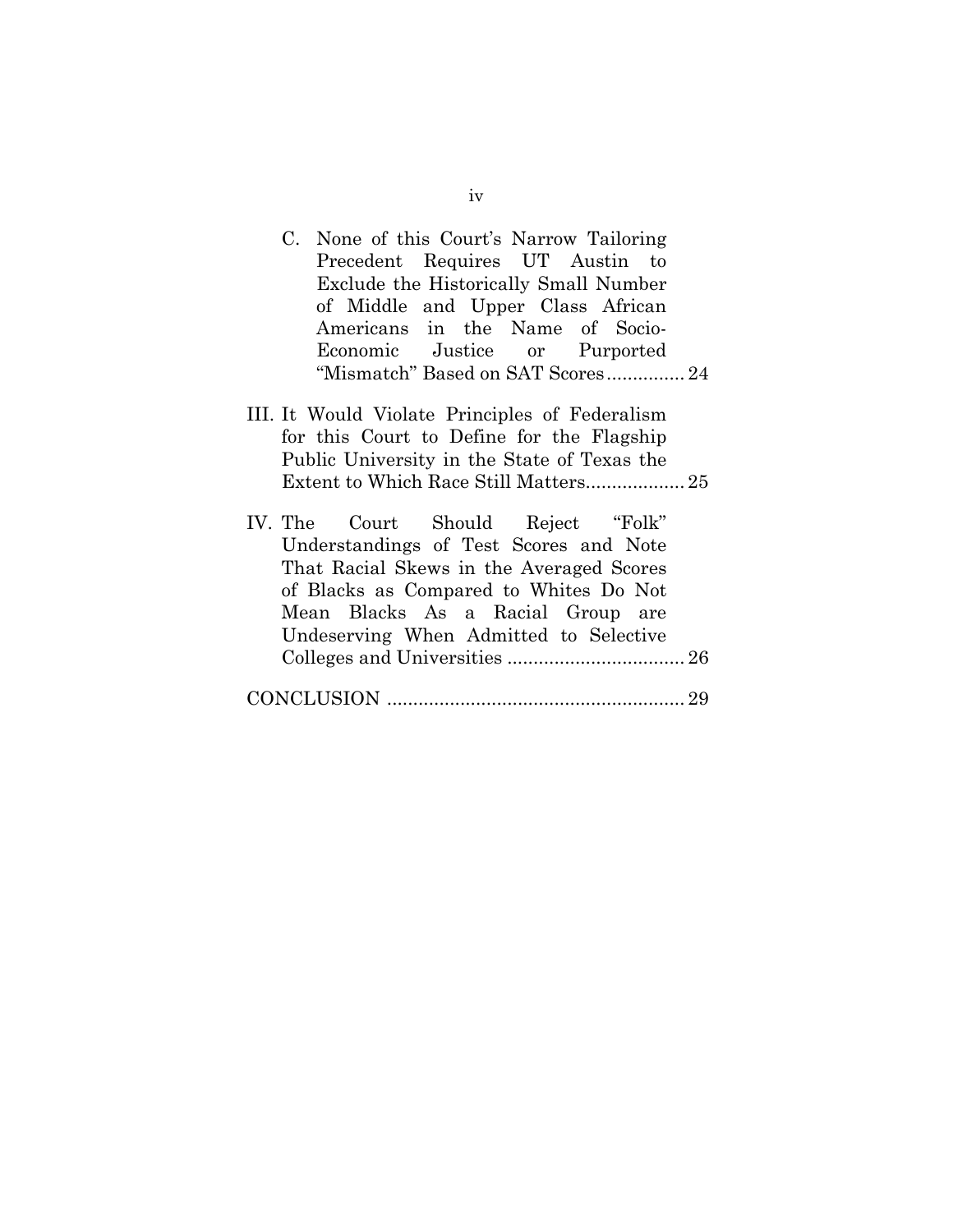# **TABLE OF AUTHORITIES**

| <b>CASES</b>                             | PAGE(S) |
|------------------------------------------|---------|
| Ashwander v. Tennessee Valley Authority, |         |
| Brown v. Bd. of Educ.,                   |         |
| Fisher v. University of Texas at Austin, |         |
| Gong Lum v. Rice,                        |         |
| Hernandez. v. Texas,                     |         |
| Muskrat v. United States,                |         |
| People v. Hall,                          |         |
| Ricci v. DeStefano,                      |         |
| Shelley v. Kraemer,                      |         |
| Sweatt v. Painter,                       |         |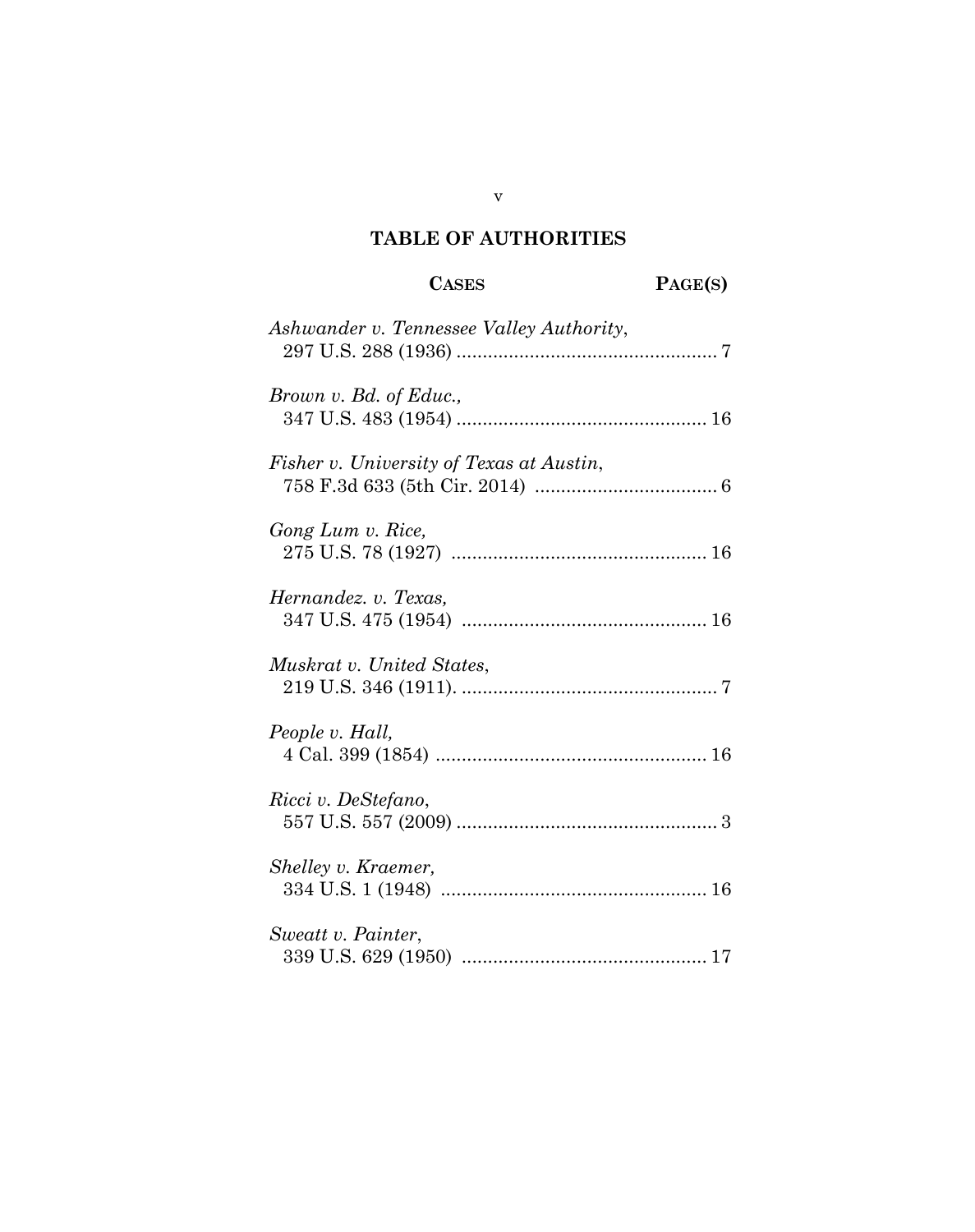| Tape v. Hurley,                                                                                                                   |
|-----------------------------------------------------------------------------------------------------------------------------------|
| Texas Dep't Hous. & Cmty. Affairs v. Inclusive<br>Communities Project, Inc.,<br>576 U.S. __, No. 13-1371, slip op. at 5 (June 25, |
| Westminster Sch. Dist. of Orange Cty. v. Mendez,                                                                                  |

#### **CONSTITUTIONAL PROVISIONS**

#### **OTHER AUTHORITIES**

|  | Richard C. Atkinson & Saul Geiser, Reflections on a |  |  |
|--|-----------------------------------------------------|--|--|
|  | Century of College Admissions Tests, 38 EDUC.       |  |  |
|  |                                                     |  |  |

Richard C. Atkinson, President, University of California, The 2001 Robert J. Atwell Distinguished Lecture at the 83rd Annual Meeting of the American Council on Education (Feb. 18, 2001), *available at*  <http://www.ucop.edu/news/sat/speech.html> .......... 28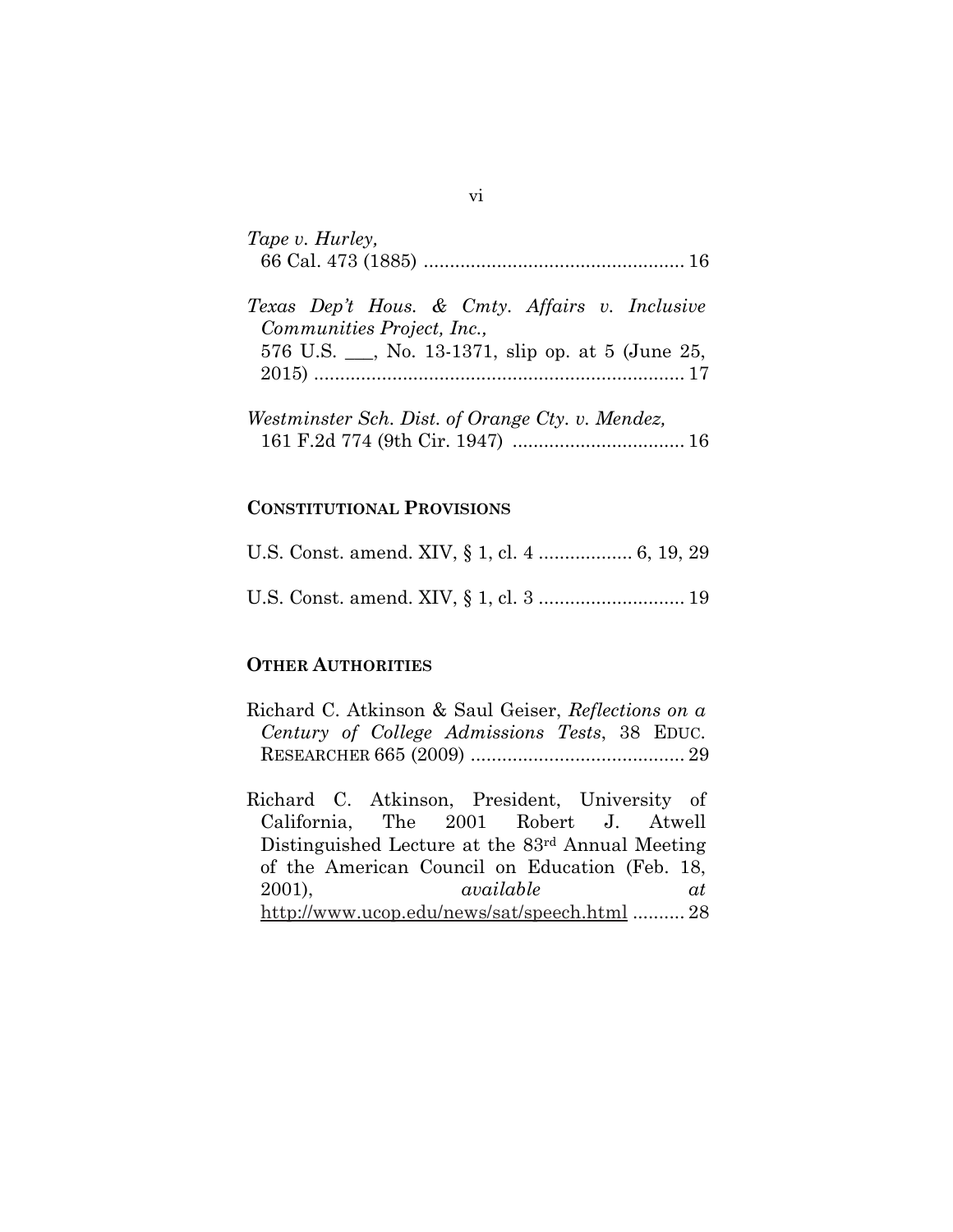- William G. Bowen & Derek Bok, THE SHAPE OF THE RIVER: LONG-TERM CONSEQUENCES OF CONSIDERING RACE IN COLLEGE AND UNIVERSITY ADMISSIONS (1998) ................................................................ 22, 25
- Amicus Curiae Brief of The Center for Individual Rights in Support of Petitioner, *Fisher v. Univ. of Tex. at Austin* (No. 14-981) (2015) ........................... 7
- Second Amended Complaint 22 *Fisher v. Univ. of Tex. at Austin*, 133 S.Ct. 2411 (2013) ................... 10
- Memorandum in Support of Defendant's Cross-Motion for Summary Judgment and in Opposition to Plaintiff's Motion for Partial Summary Judgment at 8, *Fisher v. Univ. of Tex. at Austin*, 645 F.Supp.2d 587 (W.D. Tex. 2009) (No. 08-00263- SS) .......................................................................... 10
- William T. Dickens & Thomas J. Kane, 38 INDUSTRIAL RELATIONS 331 (1999)......................... 16
- THOMAS J. ESPENSHADE & ALEXANDRIA WALTON RADFORD, NO LONGER SEPARATE, NOT YET EQUAL: RACE AND CLASS IN ELITE COLLEGE ADMISSION AND CAMPUS LIFE (2009) ................................... 14, 20, 21
- Brief Amicus Curiae of Gail Heriot and Peter N. Kirsanow in Support of Petitioner, *Fisher v. Univ. of Tex. at Austin* (No. 14-981) (2015) ...................... 7
- Brief of Richard D. Kahlenberg as Amicus Curiae in Support of Neither Party, *Fisher v. Univ. of Tex. at Austin* (No. 14-981) (2015) ................ 5, 7, 14, 20, 22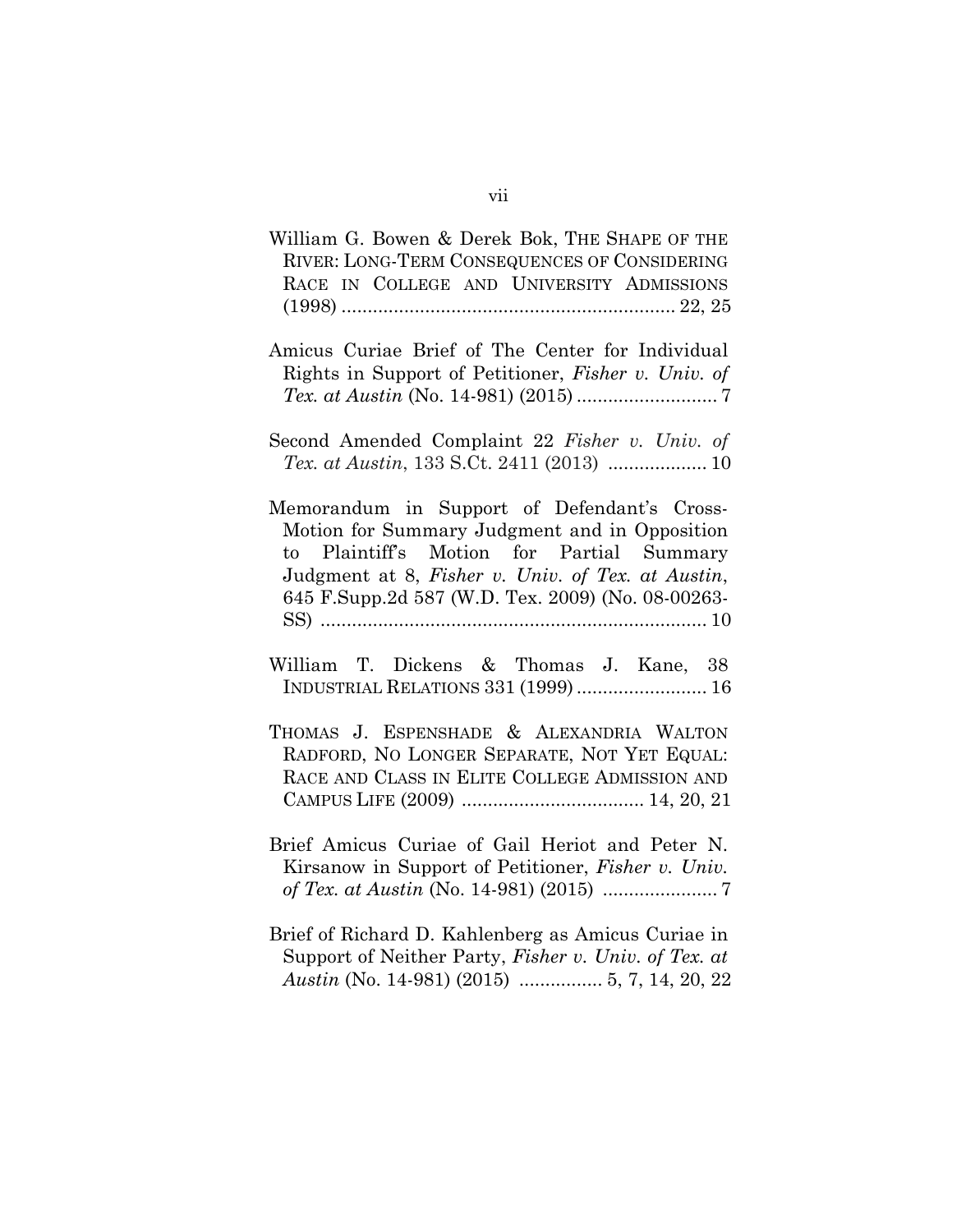| Thomas J. Kane, Misconceptions in the Debate Over<br>Affirmative Action in College Admissions, in<br>CHILLING ADMISSIONS: THE AFFIRMATIVE ACTION<br>CRISIS AND THE SEARCH FOR ALTERNATIVES (Gary<br>Orfield and Edward Miller, eds., 1998) 16, 26                                                                                                                                                              |
|----------------------------------------------------------------------------------------------------------------------------------------------------------------------------------------------------------------------------------------------------------------------------------------------------------------------------------------------------------------------------------------------------------------|
| Thomas J. Kane, Racial and Ethnic Preferences in<br>College Admissions, in THE BLACK-WHITE TEST<br>SCORE GAP (Christopher Jencks & Meredith                                                                                                                                                                                                                                                                    |
| Tony Monchinski, CRITICAL PEDAGOGY AND THE                                                                                                                                                                                                                                                                                                                                                                     |
| Brief of David Orentlicher as Amicus Curiae Sup-<br>porting Neither Party, Fisher v. Univ. of Tex. at                                                                                                                                                                                                                                                                                                          |
| Gary Orfield and Jongyeon Ee, Segregating<br>California's Future (May 2014) available at<br>http://civilrightsproject.ucla.edu/research/k-12-<br>education/integration-and-diversity/segregating-<br><i>california2019s-future-inequality-and-its-</i><br><u>alternative-60-years-after-brown-v.-board-of-</u><br><u>education/orfield-ee-segregating-california-future-</u><br>$\frac{brown\cdot at.pdf}{17}$ |
| Brief of Respondents, Fisher v. Univ. of Tex. at                                                                                                                                                                                                                                                                                                                                                               |
| Richard Sander, "Admissions Practices at Public<br>Universities"<br>available<br>at<br>https://law.ucla.edu/faculty/faculty-profiles/richard-                                                                                                                                                                                                                                                                  |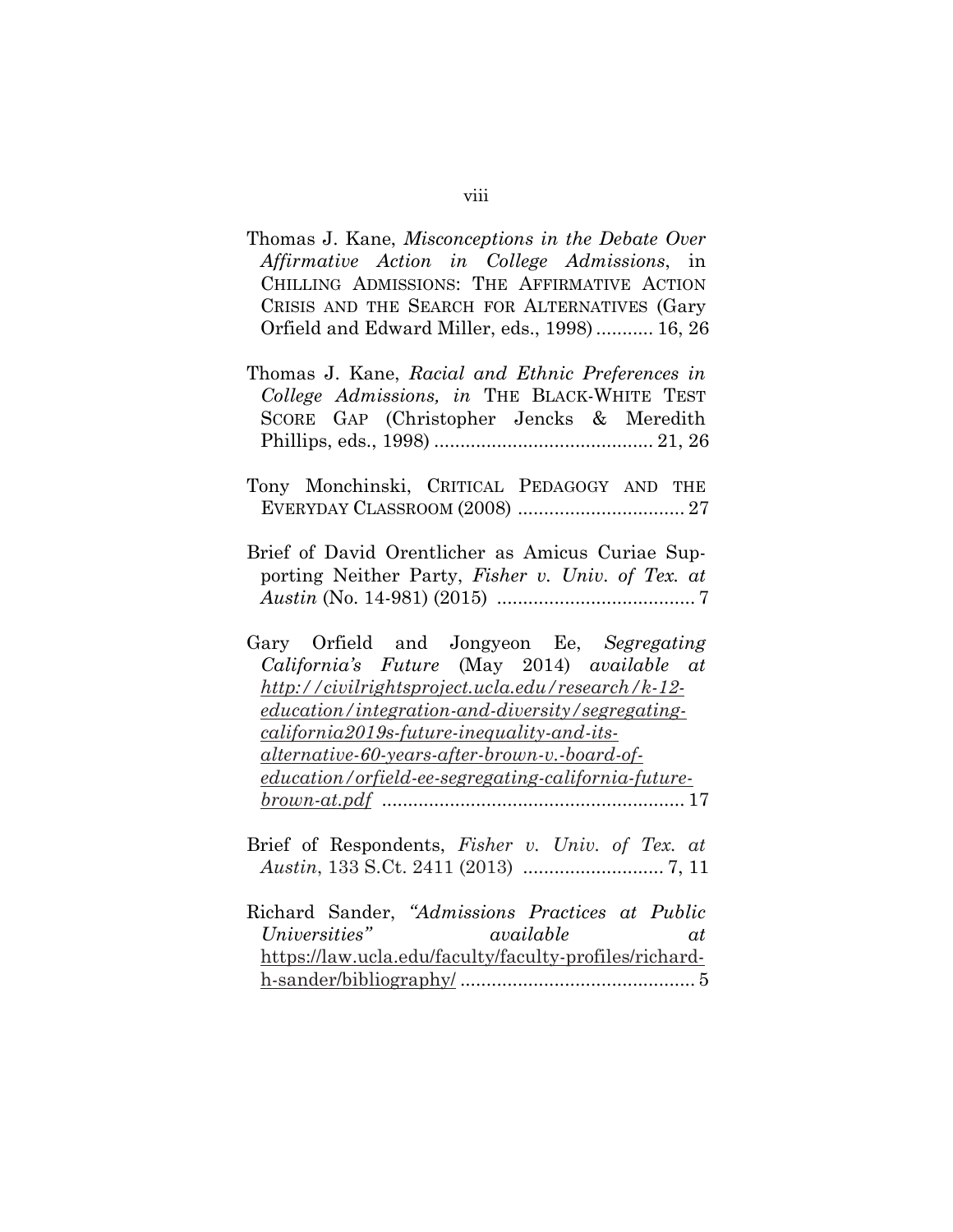| Richard Sander, Class in American Legal Education,<br>88 DENVER U.L. REV. 631 (2011)  23, 24                                                                                                                                                                                                                      |
|-------------------------------------------------------------------------------------------------------------------------------------------------------------------------------------------------------------------------------------------------------------------------------------------------------------------|
| RICHARD SANDER & STUART TAYLOR, JR. MISMATCH                                                                                                                                                                                                                                                                      |
| Brief Amicus Curiae for Richard Sander and Stuart<br>Taylor in Support of Neither Party, Fisher v. Univ.<br>of Tex. at Austin (No. 14-981) (2015)  5, 7, 15, 24                                                                                                                                                   |
| Brief Amicus Curiae of Richard Sander and Stuart<br>Taylor, Fisher v. Univ. of Tex. at Austin, 133 S.Ct.                                                                                                                                                                                                          |
| Brief of the United States at 8, Fisher v. Univ. of                                                                                                                                                                                                                                                               |
| Univ. of Tex. at Austin Office of Admissions,<br>Implementation and Results of the Texas Automatic<br>Admissions Law (HB 588) at the University of<br>Texas at Austin, Demographic Analysis of Entering<br>Freshmen Fall 2008, Report 11 (2008), available at<br>http://www.utexas.edu/student/admissions/researc |
| Kimberly West-Faulcon, Forsaking Claims of Merit:<br>The Advance of Race-Blindness Entitlement in<br>Fisher v. Texas, 29 CIVIL RIGHTS LITIGATION AND<br>ATTORNEY FEES HANDBOOK 335 (Steven Saltzman                                                                                                               |
| Kimberly West-Faulcon, More Intelligent Design:<br>Testing Measures of Merit, 13 U. PA. J. CONST. L.                                                                                                                                                                                                              |

ix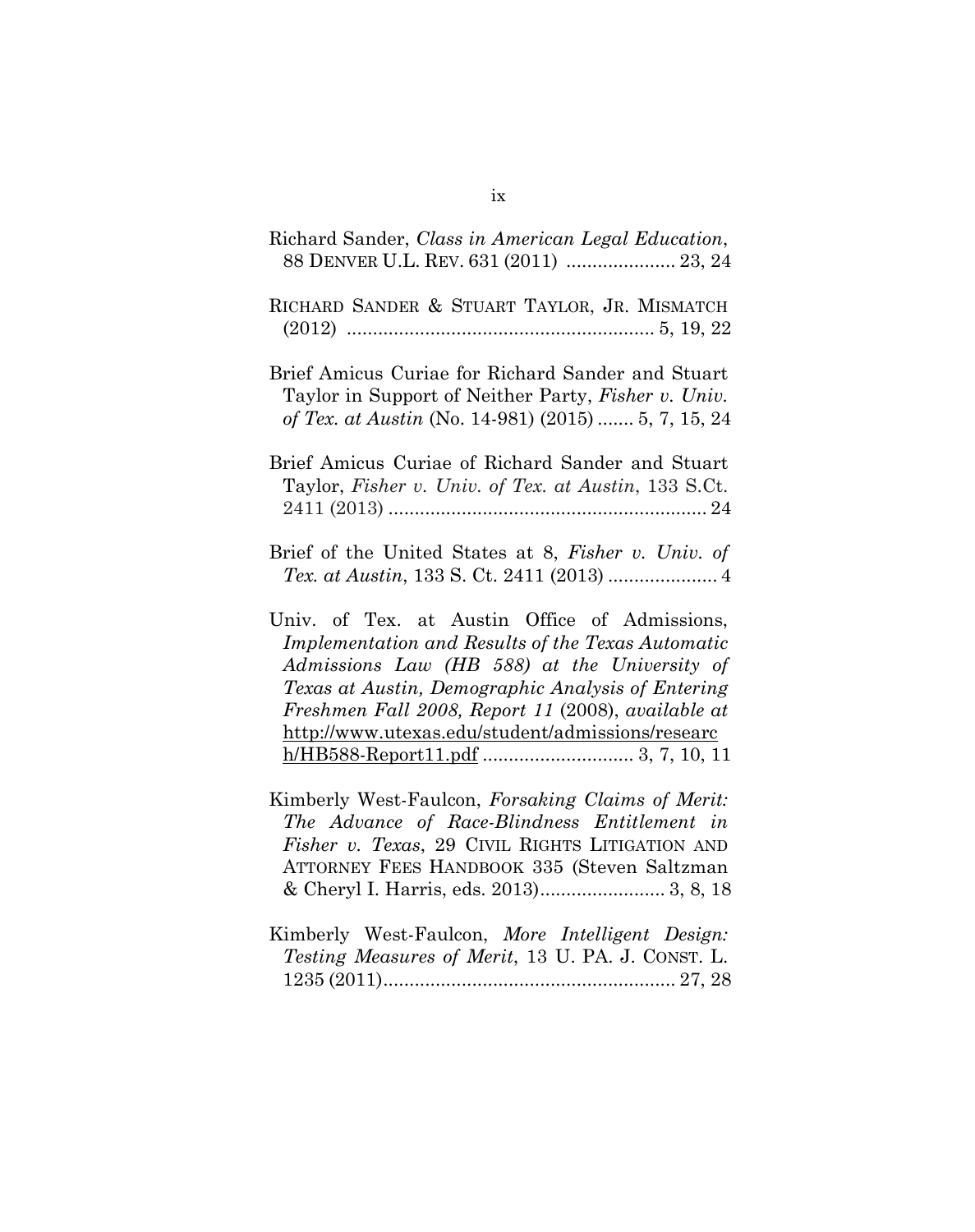Kimberly West-Faulcon, *The River Runs Dry: When Title VI Trumps State Anti-Affirmative Action Laws¸* 157 U. PA. L. REV. 1075 (2009) .................... 10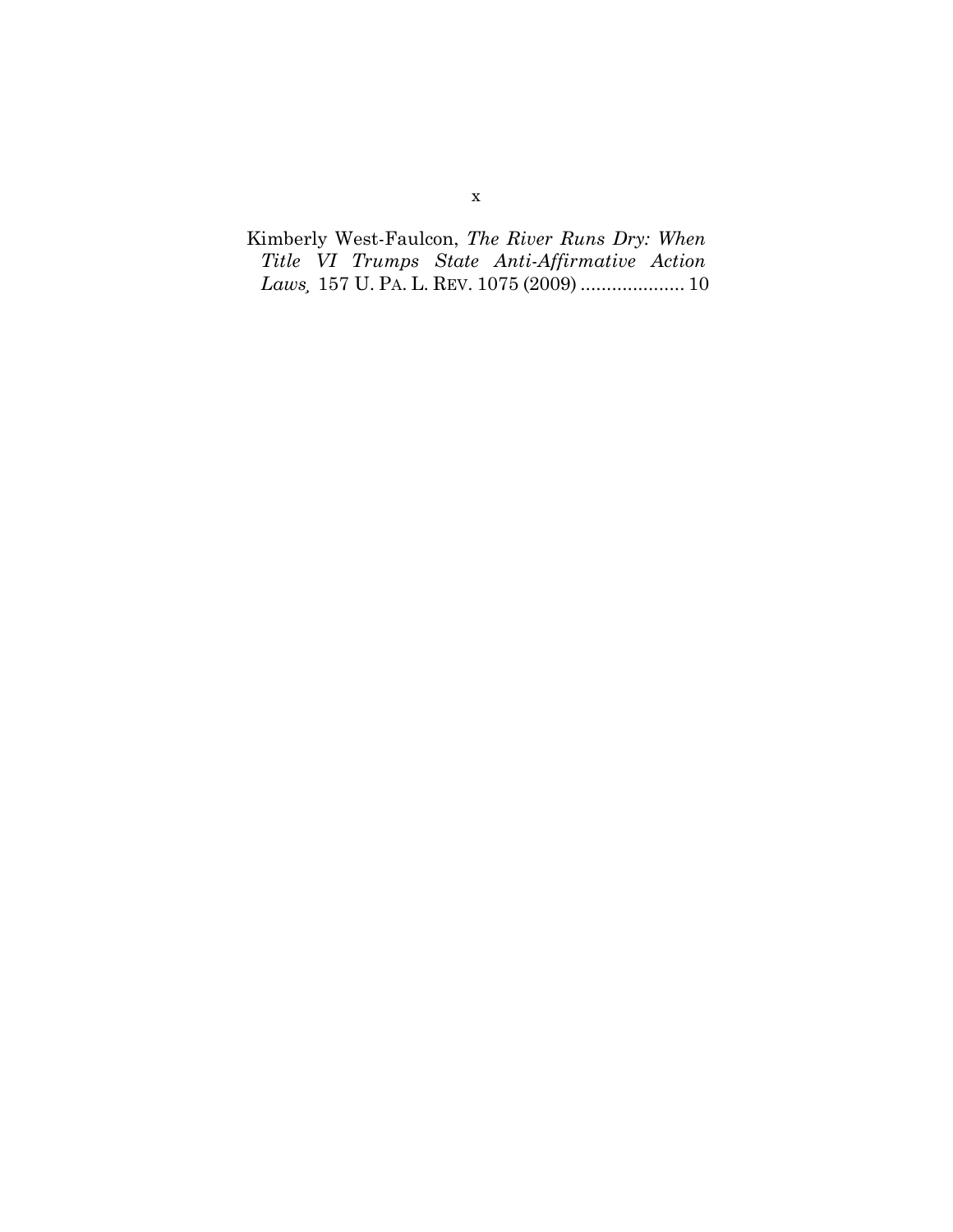#### **INTEREST OF AMICUS CURIAE**

Institution-specific analysis of the admissions policy of the University of Texas at Austin ("UT Austin" or "UT") illuminates the correctness of the Fifth Circuit's conclusion that the policy did not violate the equal protection rights of petitioner Abigail Fisher. Ideological opposition to racial affirmative action has the potential to cloud the true facts about UT Austin's Fall 2008 admissions policy, particularly the fact that white applicants were admitted at higher rates under the portion of the admissions policy that petitioner Abigail Fisher alleges discriminated against her because she is white.

Empirical research on the details and outcomes of the Fall 2008 UT Austin admissions policy—such as the fact that non-top ten percent white applicants were admitted at double the rate of African American and Latino applicants—as well as research on the "average test score fallacy" demonstrate that UT Austin's admissions policy was narrowly tailored to achieve the institution's compelling interest in admitting a diverse undergraduate class. *Amicus Curiae*[1](#page-34-0) has written this brief to bring to the Court's attention the portions of this research that seem most relevant to the issues under consideration in *Fisher v. University of Texas, et al.* 

<span id="page-11-0"></span><sup>1</sup> The parties have filed blanket consents to the filing of *amicus* briefs in this case. No party to this case or counsel for any party authored this brief in whole or in part, and no person or entity other than amicus curiae and amicus counsel paid for or made a monetary contribution to fund the preparation or submission of this brief. *Amicus curiae* files this brief as an individual and not on behalf of the institution with which *amicus curiae* is affiliated.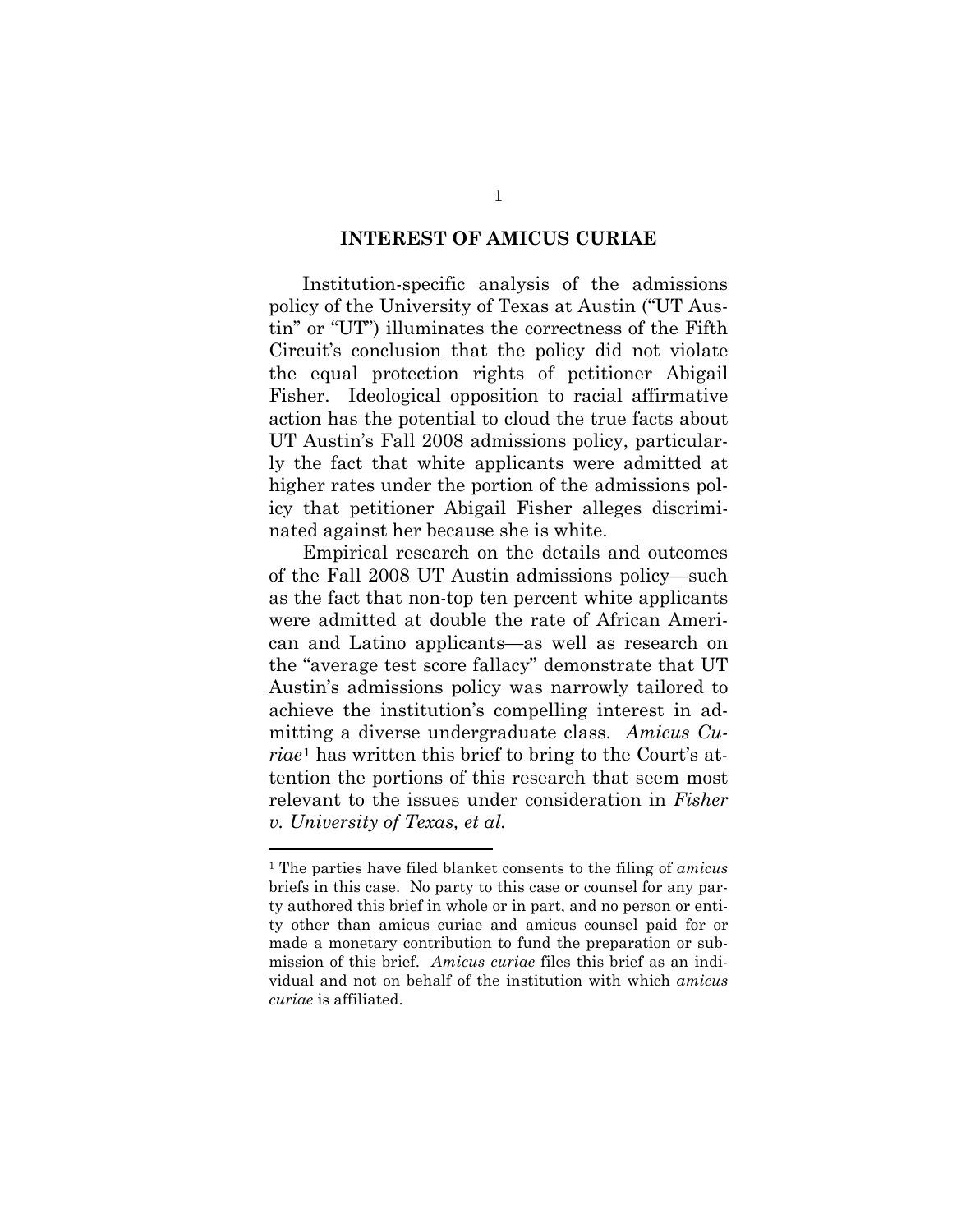*Amicus curiae* is Kimberly West-Faulcon,[2](#page-11-0) a professor of constitutional law and a nationally recognized scholar pioneering interdisciplinary research of law and intelligence testing that exposes the legal implications of modern research from the fields of psychology, statistics, and psychometrics. Professor West-Faulcon's research bears directly on the questions of (1) whether the Fifth Circuit was correct in its ruling that UT Austin's Fall 2008 admissions policy meets the rigorous strict scrutiny analysis applied to racial classifications under the Court's equal protection jurisprudence, (2) whether the systematic exclusion of low-income students from selective higher education has a legal or empirical relationship to the constitutional issues currently before this Court, and (3) whether social science research finding smaller racial differences in more theoretically sophisticated modern intelligence and college admissions tests demonstrates that the minimal racial attentiveness of UT's admissions policy is narrowly tailored to compensate for the theoretical inadequacies of traditional college admissions tests like the SAT. She files this brief in order to acquaint the Court with this research and to explain its relevance to the constitutionality of the 2008 UT Austin admissions policy.

<span id="page-12-0"></span><sup>2</sup> Kimberly West-Faulcon holds the James P. Bradley Chair in Constitutional Law at Loyola Law School in Los Angeles.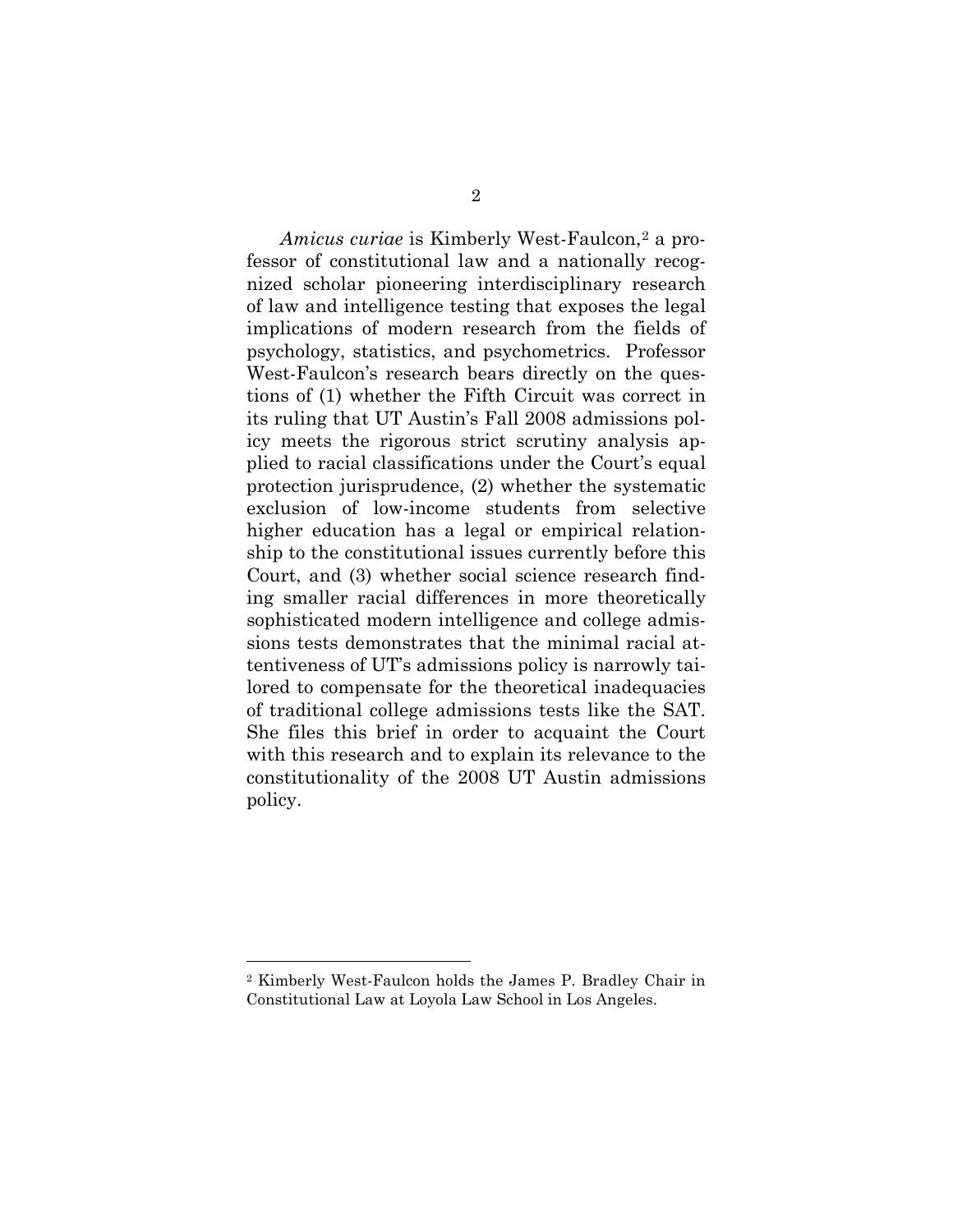#### **INTRODUCTION AND SUMMARY OF ARGUMENT**

Under every possible route to admission to the University of Texas at Austin ("UT" and "UT Austin"), the admission rate for Caucasian applicants was equal to or better than the admission rate for other racial groups.[3](#page-12-0) Most significant to the matter before this Court, white students whose high school grades ranked *below* the top ten percent of their graduating class ("Non-Top 10%")—students like petitioner Abigail Fisher—were admitted to UT Austin at a *higher rate than all other racial groups*. In fact, the admission rate for Non-Top 10% whites— 22.3%—was *more than double* the admission rate for Latino and African American applicants.[4](#page-13-0)

Whereas this Court has previously disapproved of decisions "based solely" on race,[5](#page-13-1) UT's admissions policy considered race in a very limited and contextualized manner. For over 80% of the students admitted to UT in Fall 2008—those who were Top

<sup>3</sup> *See* Kimberly West-Faulcon, *Forsaking Claims of Merit: The Advance of Race-Blindness Entitlement in Fisher v. Texas*, 29 CIVIL RIGHTS LITIGATION AND ATTORNEY FEES AN-NUAL HANDBOOK 335, 353 (Steven Saltzman & Cheryl I. Harris, eds. 2013) (analyzing publicly available UT Austin admissions data reported in Univ. of Tex. at Austin Office of Admissions, Implementation and Results of the Texas Automatic Admissions Law (HB 588) at the University of Texas at Austin, Demographic Analysis of Entering Freshmen Fall 2008, Report 11 (2008), available at [http://www.utexas.edu/student/admissions/research/HB588-](http://www.utexas.edu/student/admissions/research/HB588-Report11.pdf)

<span id="page-13-2"></span><span id="page-13-0"></span>[Report11.pdf](http://www.utexas.edu/student/admissions/research/HB588-Report11.pdf) [hereinafter *UT Freshman Fall 2008 Report*]. <sup>4</sup> *Id.*

<span id="page-13-1"></span><sup>5</sup> *See, e.g., Ricci v. DeStefano*, 557 U.S. 557, 593 (2009).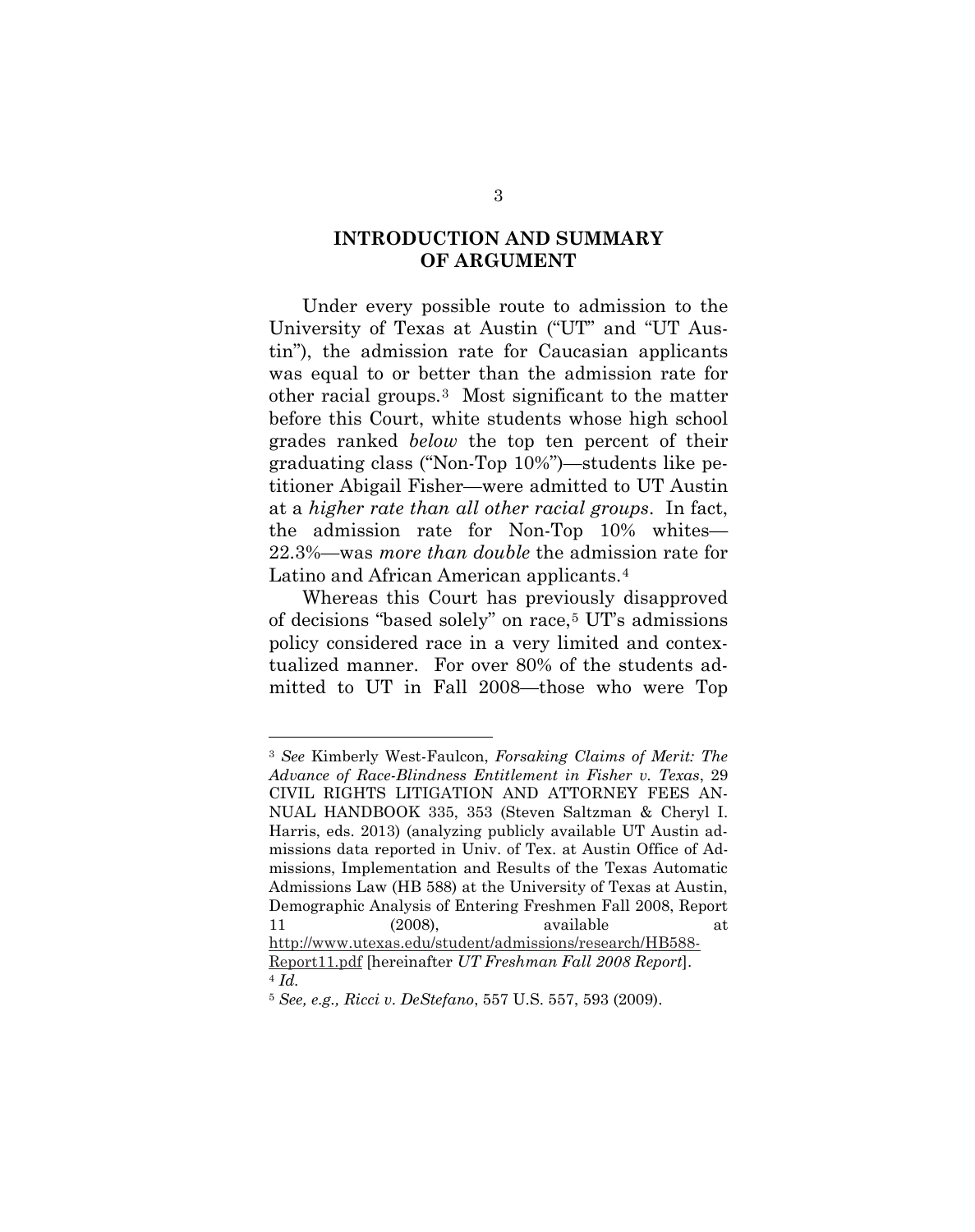10%,[6](#page-13-2) race was *not a factor at all*. Instead, for that vast majority, high school class rank was the *sole* factor in their admission. For Non-Top 10% students like Abigail Fisher, SAT scores mattered profoundly more than race. Only if a Non-Top 10% applicant's academic credentials were not strong enough to garner automatic admission under the SAT-driven route to admission did UT Austin use a more comprehensive, holistic review that plotted applicants on a grid based on a combination of academic and personal achievement characteristics. Under this multi-factor review, race could be considered as one sub-factor of a seven sub-factor "special circumstances" personal achievement factor.[7](#page-14-0) In addition to race, there were five socio-economic-related sub-factors.<sup>[8](#page-14-1)</sup>

<span id="page-14-2"></span>In light of the restrained manner in which race was employed in UT admissions, the Court should apply its well-settled equal protection jurisprudence and decline the invitation by petitioner and various amici to establish a national higher education admissions policy. This Court should ignore the enticing yet profoundly incorrect theories (i) that "class *but not* race" matters in American society, (ii) that Black and Latinos would be better off if universities' use of racial affirmative action were substantially scaled back or eliminated altogether, and (iii) that racial affirmative action could be eliminated and replaced with socio-economic affirmative action with-

<sup>6</sup> Brief of the United States at 8, *Fisher v. Univ. of Tex. at Austin*, 133 S. Ct. 2411 (2013) ("In 2008, 81% of all freshmen, and 92% of all Texas residents admitted as freshmen, were Top Ten Percent applicants, leaving only 841 slots to be filled by Non-Top Ten Percent applicants.").

<span id="page-14-1"></span><span id="page-14-0"></span><sup>7</sup> *See UT Freshman Fall 2008 Report, supra* note 3, at 2. <sup>8</sup> *Id.*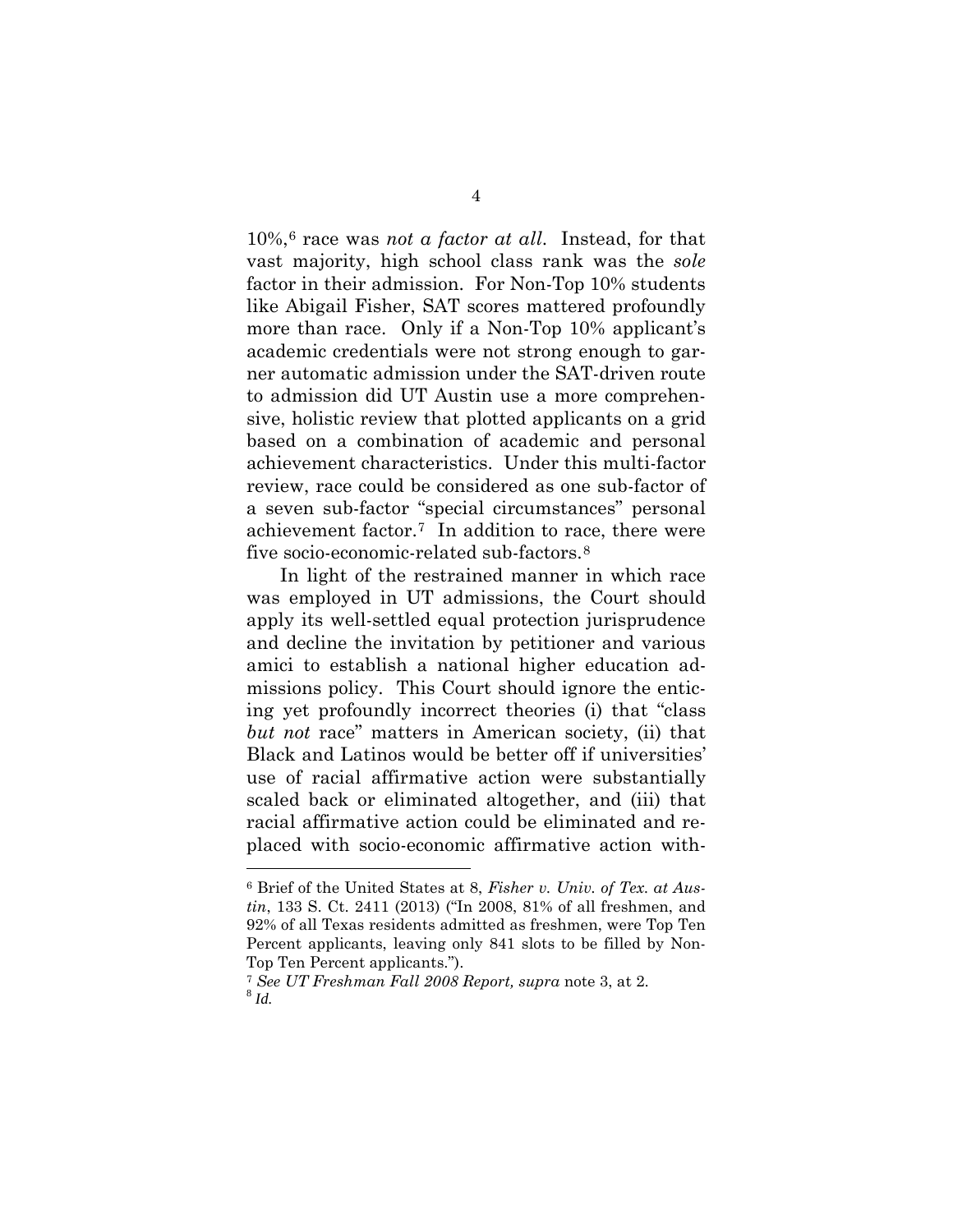out substantially reducing the admissions chances of Black and Latino high school students.[9](#page-14-2)

This brief explains why this Court should be wary of these provocative but unsubstantiated theories, particularly because support for them relies on cherry-picking and decontextualized citation of social science studies (often to reach conclusions either wholly opposite from or inconsistent with the conclu-sions and statements in the studies themselves).<sup>[10](#page-15-0)</sup> The Court should be particularly wary of claims<sup>[11](#page-15-1)</sup> based on sample sizes as small as "a total of 61 black respondents at elite schools"[12](#page-15-2) and an incomplete "first draft" report based on "fully responsive" survey responses from only 9 "flagship colleges.["13](#page-15-3)

If the actual details and outcomes of the Fall 2008 admissions policy of UT Austin are considered, it is clear that Abigail Fisher had a constitutionally fair opportunity to compete for admission. Because the race consciousness of UT's admissions policy was

<sup>9</sup> *See, e.g.,* Brief Amicus Curiae for Richard Sander and Stuart Taylor in Support of Neither Party, *Fisher v. Univ. of Tex. at Austin* (No. 14-981) (2015); Brief of Richard D. Kahlenberg as Amicus Curiae in Support of Neither Party, *Fisher v. Univ. of Tex. at Austin* (No. 14-981) (2015).

<sup>10</sup> *See infra* Part I.C. and Part II.B.

<span id="page-15-1"></span><span id="page-15-0"></span><sup>&</sup>lt;sup>11</sup> See, e.g., Brief Amicus Curiae for Richard Sander and Stuart Taylor, *supra* note 9, at 8.

<span id="page-15-2"></span><sup>12</sup> *See* RICHARD SANDER & STUART TAYLOR, JR. MISMATCH 249 Figure 16.1 (2012).

<span id="page-15-4"></span><span id="page-15-3"></span><sup>13</sup> *See* Richard Sander, *"Admissions Practices at Public Universities" available at* [https://law.ucla.edu/faculty/faculty](https://law.ucla.edu/faculty/faculty-profiles/richard-h-sander/bibliography/)[profiles/richard-h-sander/bibliography/](https://law.ucla.edu/faculty/faculty-profiles/richard-h-sander/bibliography/) (10-page first draft report dated Sept. 10, 2015 stating "its timing dictated, frankly, by our submission of a Supreme Court brief in *Fisher v. University of Texas*" that "we will be substantially expanding and revising" over "the next couple of months").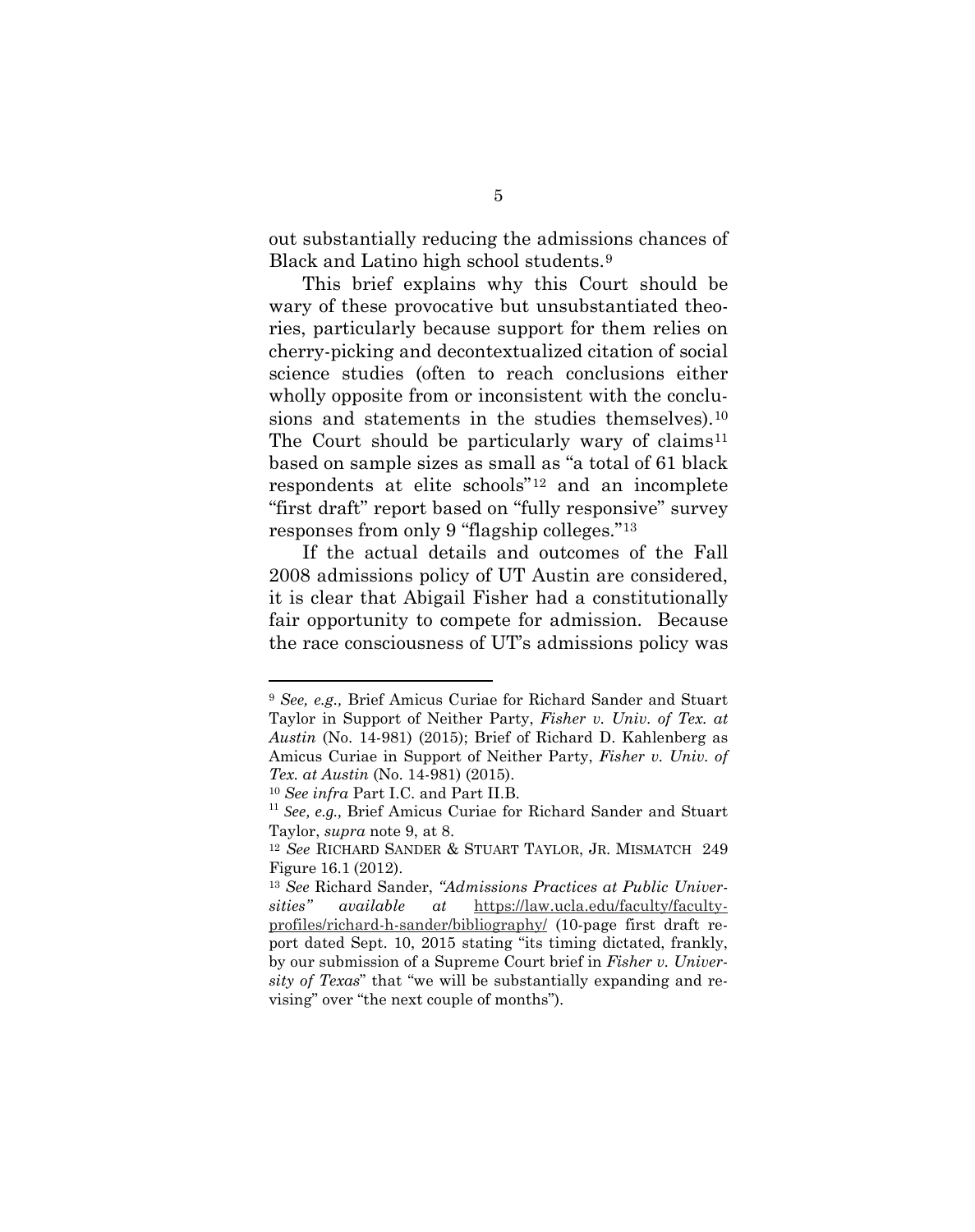highly restrained (a single sub-factor considered in conjunction with five socio-economic sub-factors), because whites were selected at substantially higher rates than all other racial groups, and because the flagship university in the State of Texas has the power to decide for itself that "both race *and* class matter," the Fifth Circuit was correct to conclude that UT's policy was justified by a constitutionally sufficient compelling government interest and was sufficiently narrowly tailored to meet the high standard of strict scrutiny set forth by this Court in *Fisher I*.

#### **ARGUMENT**

**I. Institution-Specific Analysis of UT Austin's Admissions Policies and Outcomes Support the Fifth Circuit's Holding that UT Satisfied this Court's Stringent Strict Scrutiny Standard**

The Fifth Circuit relied on a deep and detailed understanding of the UT Fall 2008 admissions policy to reach its conclusion that the policy did not violate the Equal Protection Clause.[14](#page-15-4) In contrast, it is notable that several amici curiae opt not to discuss the facts surrounding the admissions policy at issue.[15](#page-16-0) 

<sup>14</sup> *Fisher v. University of Texas at Austin*, 758 F.3d 633, 646-49, 653-59 (5th Cir. 2014).

<span id="page-16-1"></span><span id="page-16-0"></span><sup>15</sup> See, e.g., Amicus Curiae Brief of The Center for Individual Rights in Support of Petitioner, *Fisher v. Univ. of Tex. at Austin*  (No. 14-981) (2015); Brief Amicus Curiae for Richard Sander and Stuart Taylor, *supra* note 9; Brief of Richard D. Kahlenberg, *supra* note 9; Brief Amicus Curiae of Gail Heriot and Pe-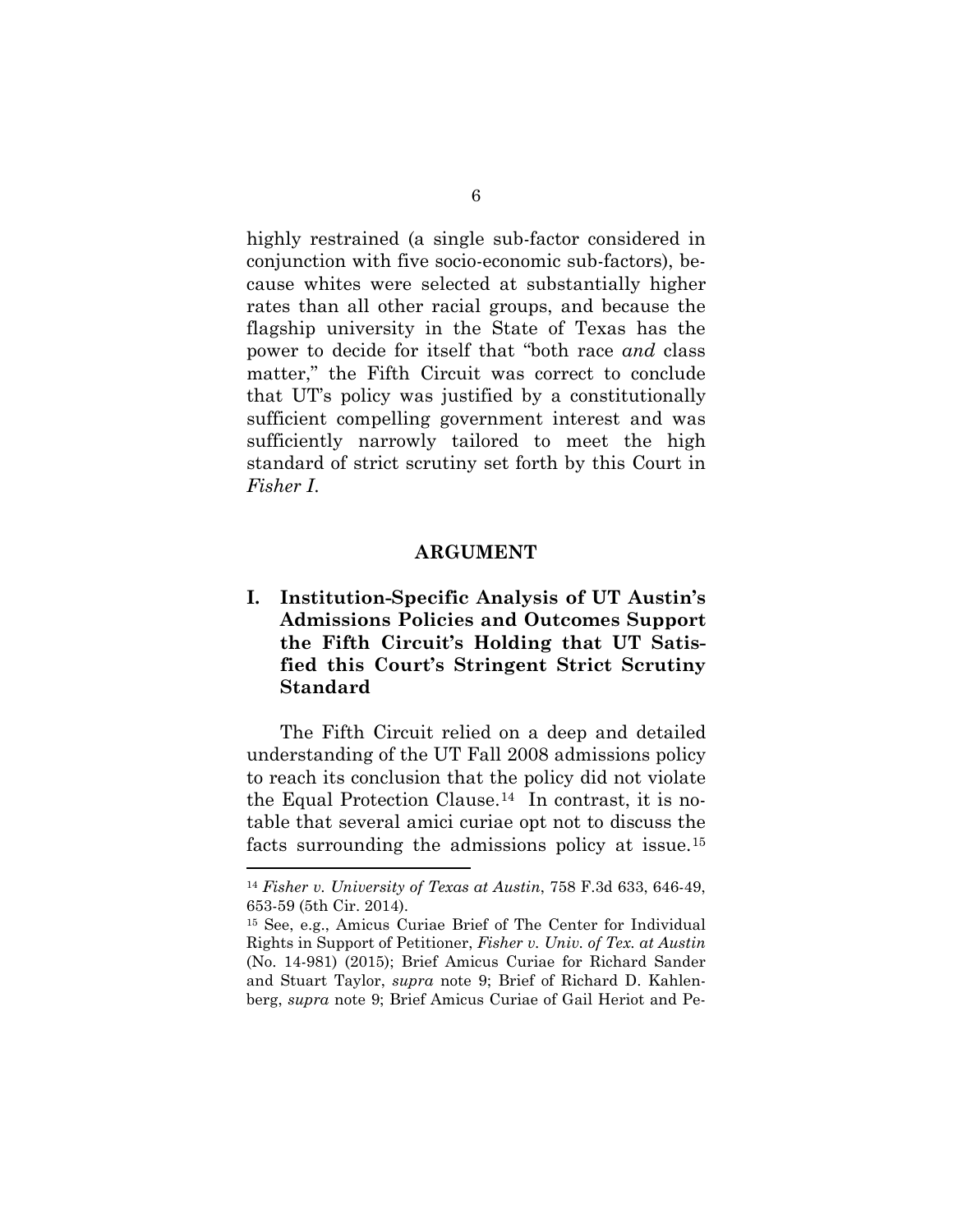These briefs unabashedly ask this Court to create education policy for selective colleges and universities and to violate its longstanding rule of eschewing advisory opinions.[16](#page-16-1) 

Race was included in an exceedingly restrained fashion in the Fall 2008 admissions policy challenged by petitioner. The record is clear that the UT Austin admissions policy did *not* give automatic special consideration to an individual applicant because of his or her race and, in the limited instances where an applicant's race was considered, that the policy also did *not* restrict the positive consideration of race to any one racial group.[17](#page-17-0) There is no evidence that the limited form of racial attentiveness permitted by UT's admissions policy had any substantive impact on petitioner's admissions decision.

<span id="page-17-1"></span>ter N. Kirsanow in Support of Petitioner, *Fisher v. Univ. of Tex. at Austin* (No. 14-981) (2015); Brief of David Orentlicher as Amicus Curiae Supporting Neither Party, *Fisher v. Univ. of Tex. at Austin* (No. 14-981) (2015).

<span id="page-17-0"></span><sup>16</sup> *See Ashwander v. Tennessee Valley Authority*, 297 U.S. 288, 324 (1936); *Muskrat v. United States*, 219 U.S. 346, 356 (1911). <sup>17</sup> *See* Brief of Respondents, *Fisher v. Univ. of Tex. at Austin*, 133 S.Ct. 2411, 26 (2013) ("any applicant—of any race—can benefit from UT's contextualized consideration of race").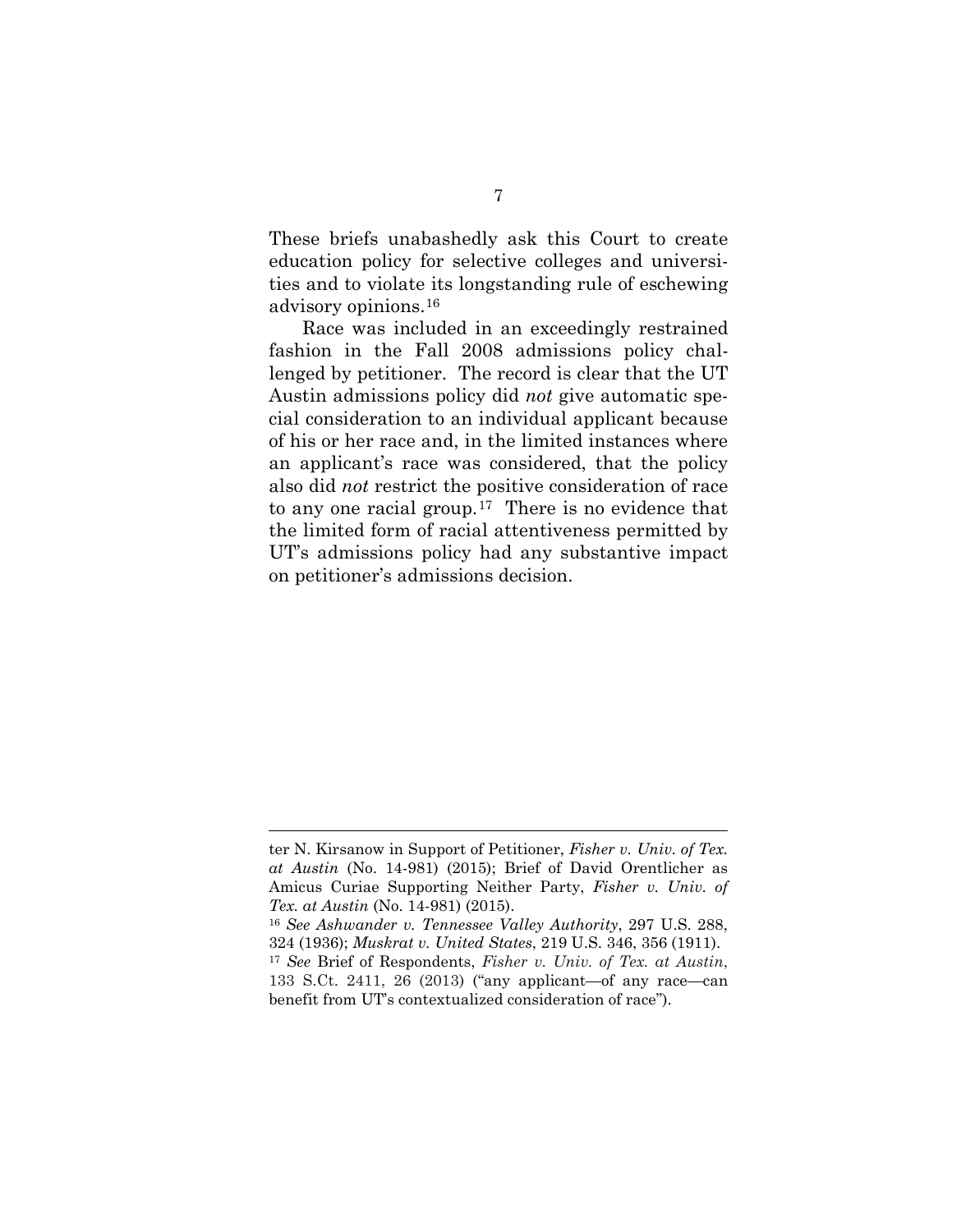#### **A. Non-Top 10% White Applicants Were Admitted to UT Austin at a Rate of 22.3% Compared to a Rate of 10.4% for Latinos and 8.8% for Blacks**

For high school students who graduated in the top ten percent of their high school class, white students were admitted at the exact same rate as students from other racial groups—100%.[18](#page-17-1) White students whose high school grades ranked below the top ten percent of their high school graduating class students like petitioner Abigail Fisher—were admitted at a higher rate than all other racial groups. The white Non-Top 10% admission rate of 22.3% was the highest admission rate of all racial groups.<sup>[19](#page-18-0)</sup> In contrast, Non-Top 10% Asian Americans were selected at a somewhat lower rate of 21.7%.[20](#page-18-1) Significantly, Non-Top 10% African Americans and Non-Top 10% Latinos were admitted at substantially lower rates than white Non-Top 10% applicants—10.4% for Latinos and 8.8% for African Americans.[21](#page-18-2)

<sup>18</sup> *See* West-Faulcon, *Forsaking Claims of Merit, supra* note 3, at 351 (analyzing publicly available UT Austin admissions data reported in *UT Freshman Fall 2008 Report, supra* note 3, at 6,8).

<sup>&</sup>lt;sup>18</sup> *Id.* at 350. (analyzing publicly available UT Austin admissions data reported in *UT Freshman Fall 2008 Report, supra*  note 3, at 6,8).

<sup>19</sup> *Id.* at 353.

<span id="page-18-3"></span><span id="page-18-2"></span><span id="page-18-1"></span><span id="page-18-0"></span><sup>20</sup> *Id.*

<sup>21</sup> *Id.*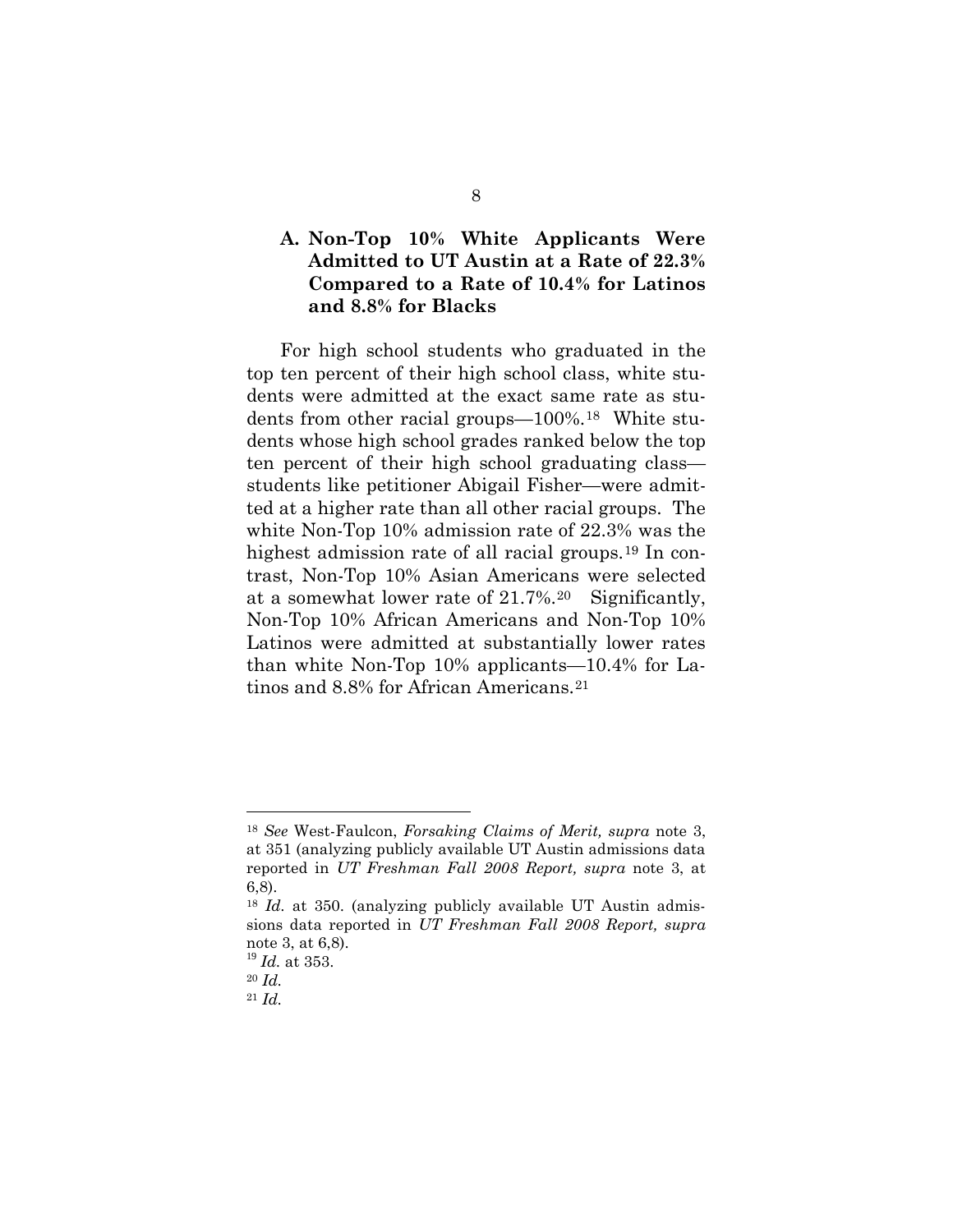## **B. UT's Policy of Admitting the Greatest Number of Students Based Solely on Class Rank, Other Students Based Heavily on SAT Scores, and Some Considering Five Times As Many Socio-Economic Sub-Factors As the Single Race-Conscious Sub-Factor Was Definitely Narrowly Tailored and Did Not Harm White Applicants**

Though SAT scores played a critical and likely determinative role in the admission of Non-Top 10% applicants, UT did not apply lower test standards to African American and Latino applicants. First, no African-American or Latino applicant with lower admissions scores than Abigail Fisher was admitted to UT Austin for the 2008 regular fall admissions cycle and only five such applicants were admitted for summer admission.[22](#page-18-3) Second, a significant number of white applicants—forty-two (42)—with test scores "identical to or lower than" Fisher were admitted.[23](#page-19-0) Third, 168 Black and Latino students with credentials "identical to or *higher* than" Abigail Fisher were *denied* admission.[24](#page-19-1) Thus, UT *rejected Black and Latino applicants with higher scores* than Abigail Fisher and *admitted other white applicants with lower scores* than Fisher.

<span id="page-19-2"></span>For Non-Top 10% applicants, a number of slots were awarded to applicants based solely on their

<sup>22</sup> Brief for Respondents, *supra* note 17, at 16 n.6.

<span id="page-19-1"></span><span id="page-19-0"></span><sup>23</sup> *Id.*

<sup>24</sup> *Id.*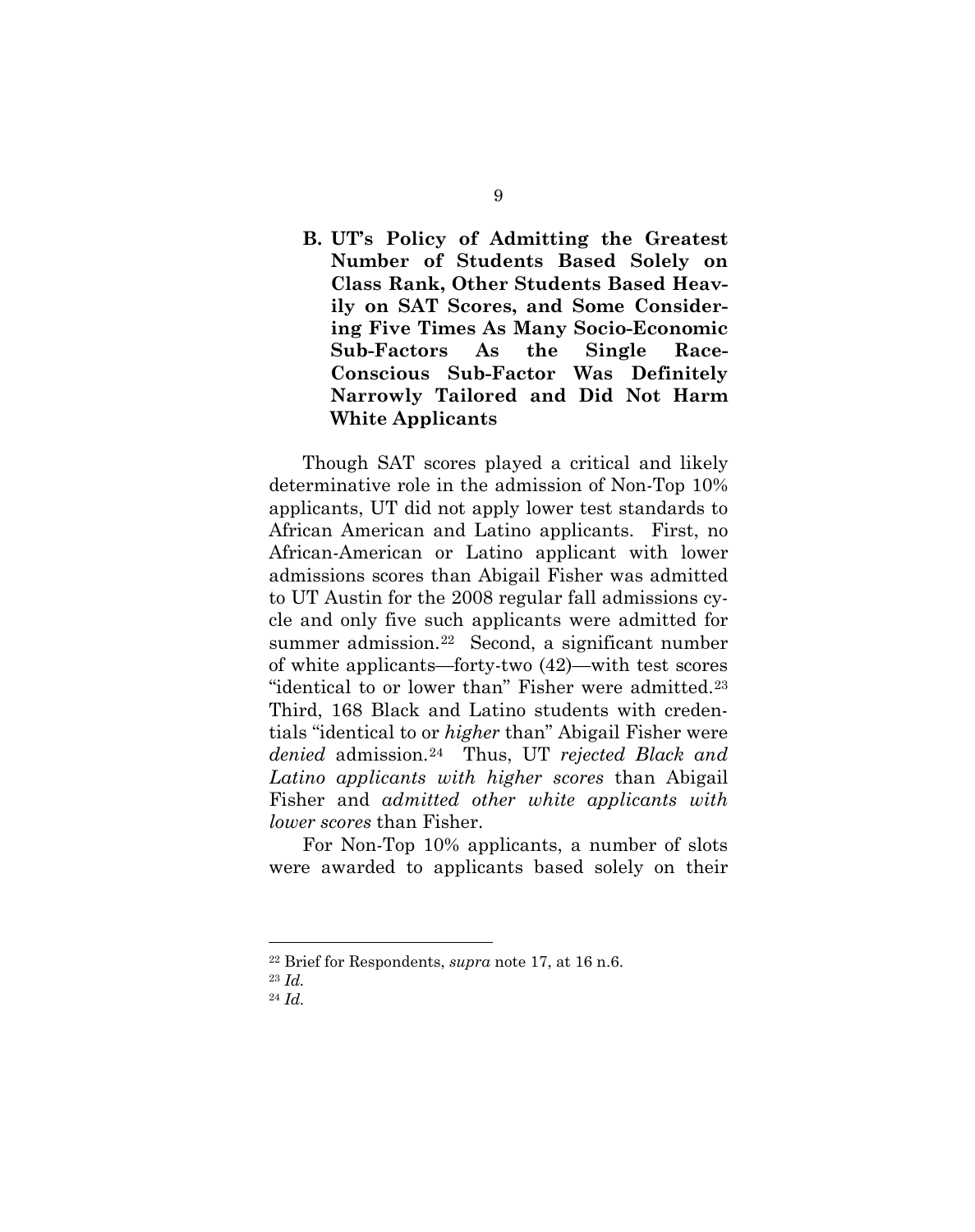predicted first-year GPA[25—](#page-19-2)an "academic index" ("AI")[26](#page-20-0) score calculated by inputting an applicant's SAT score and a fraction comparing their class rank and class size into a multiple regression equation.[27](#page-20-1)  Because Abigail Fisher's SAT score—1180 (out of 1600) was relatively low compared to other applicants,[28](#page-20-2) Fisher's 3.1 academic index score was a full 1 point below the highest possible academic score of 4.1 points.[29](#page-20-3) Thus, due to her relatively low SAT score, Fisher was not one of the Non-Top 10% students admitted based solely on a high academic index score.

In sum, Abigail Fisher was ineligible for admission to UT Austin under the two primary routes—(1) admission based solely on class rank and (2) admission based solely on a SAT score-driven numerical prediction of freshman GPA (academic index score). Fisher's ineligibility for admission under these admissions policies had nothing to do with her race. Instead, it had everything to do with her grades and

<span id="page-20-4"></span><sup>25</sup> *See* Memorandum in Support of Defendant's Cross-Motion for Summary Judgment and in Opposition to Plaintiff's Motion for Partial Summary Judgment at 8, *Fisher v. Univ. of Tex. at Austin*, 645 F.Supp.2d 587 (W.D. Tex. 2009) (No. 08-00263-SS).

<span id="page-20-0"></span><sup>26</sup> *See UT Freshmen Fall 2008 Report*, *supra* note 3, at 3. The academic index score could range from 0 to 4.1. *Id.*

<span id="page-20-1"></span><sup>27</sup> *UT Freshmen Fall 2008 Report*, *supra* note 3, at 2. This bythe-numbers, formula-driven "prediction" of a high school applicant's future grades in college is useful but imperfect and has been the subject of criticism for its limitations*. See, e.g.,*  Kimberly West-Faulcon, *The River Runs Dry: When Title VI Trumps State Anti–Affirmative Action Laws*, 157 U. PA. L. REV. 1075, 1109-11 (2009).

<span id="page-20-2"></span><sup>28</sup> Second Amended Complaint 22 *Fisher v. Univ. of Tex. at Aus-*

<span id="page-20-3"></span>*tin*, 133 S.Ct. 2411 (2013). 29 *See* Brief for Respondents, *supra* note 17, at 15.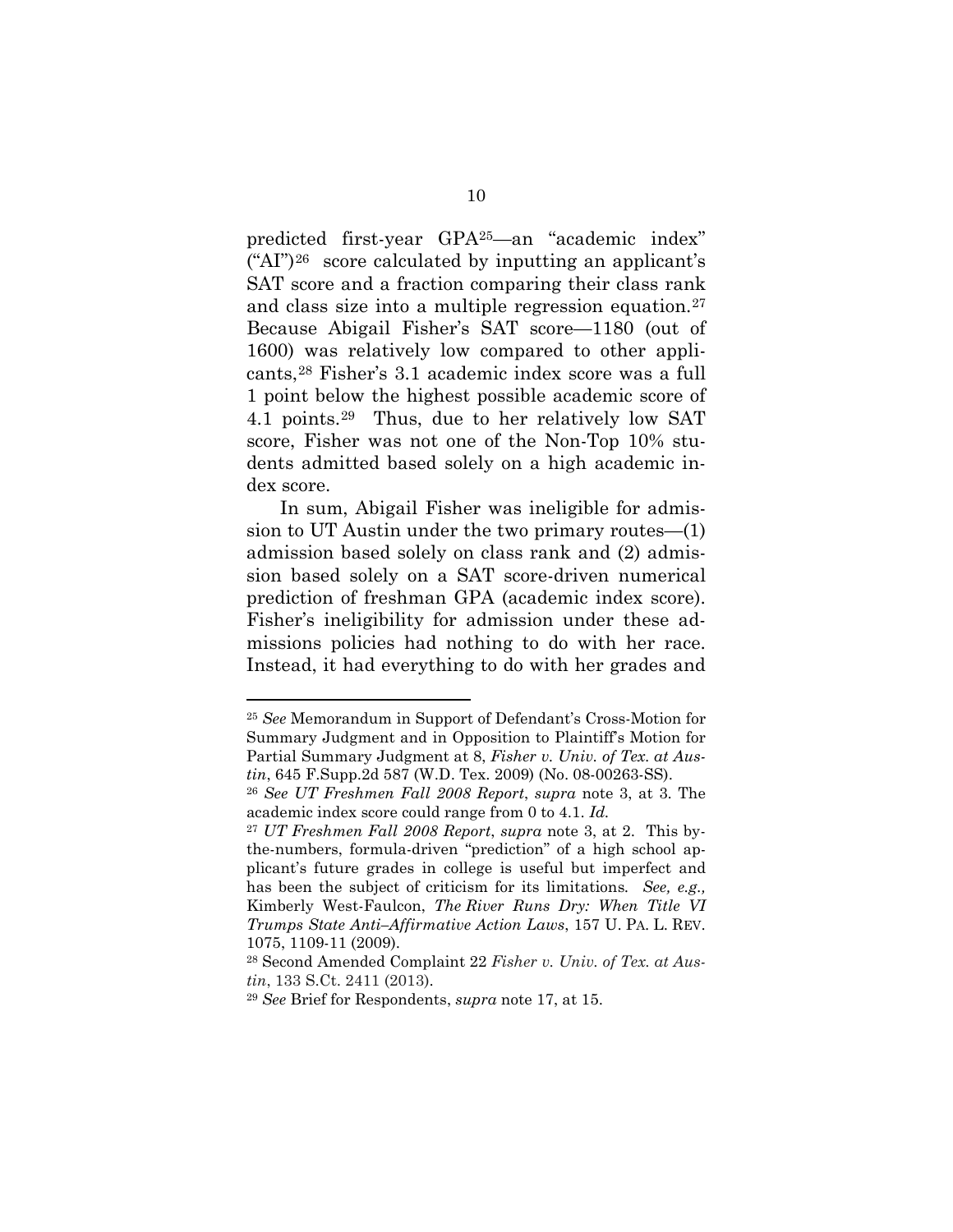SAT scores. Because neither Fisher's class rank nor her SAT test scores were particularly competitive, her only chance of admission to UT would have been through the non-automatic, holistic admissions process for Non-Top 10% students who did not qualify for automatic admissions based on their class rank or their academic index score.

The final possible route to admission to UT Austin for Abigail Fisher involved admissions readers using Fisher's academic index score (along the horizontal axis) as well as her "personal achievement index" ("PAI") score[30](#page-20-4) (along the vertical axis) to plot her position in a "cell" on UT's two-axis "admission decision grid" for subsequent cell-by-cell selection.[31](#page-21-0) The calculation and use of the PAI to plot a place on the UT decision grid constituted an expansion of UT's assessment of student "merit" beyond SAT scores and class rank.<sup>[32](#page-21-1)</sup> The PAI score was a number computed using a formula comprised of three sub-scores—two distinct written essay scores<sup>[33](#page-21-2)</sup> and a

 $\overline{a}$ 

<span id="page-21-3"></span><span id="page-21-2"></span><sup>33</sup> *See UT Freshmen Fall 2008 Report*, *supra* note 3, at 2.

<sup>30</sup> *See UT Freshmen Fall 2008 Report*, *supra* note 3, at 3. The personal achievement index score could range from 1 to 6. *Id.*

<span id="page-21-0"></span><sup>31</sup> *Id.* ("[a]dmissions liaisons, and/or representatives of Deans' office or faculty, then make decision as to which cells [of the admissions decision grid] to select as admitted students").

<span id="page-21-1"></span><sup>&</sup>lt;sup>32</sup> *Id.* at 2 According to the UT admissions office, the inclusion of the "personal achievement factors and subcomponents" as admissions factors in addition to an applicant's test scores and class rank served to broaden the concept of merit in UT admissions to include "the ambition to tackle rigorous high school coursework, the production of quality prose, and the desire to make a difference in one's school, home, or community" as well as "evidence of employability (work), and some sense of having excelled in any number of areas are also considered." *See* Brief of Respondents, *supra* note 17, at 26.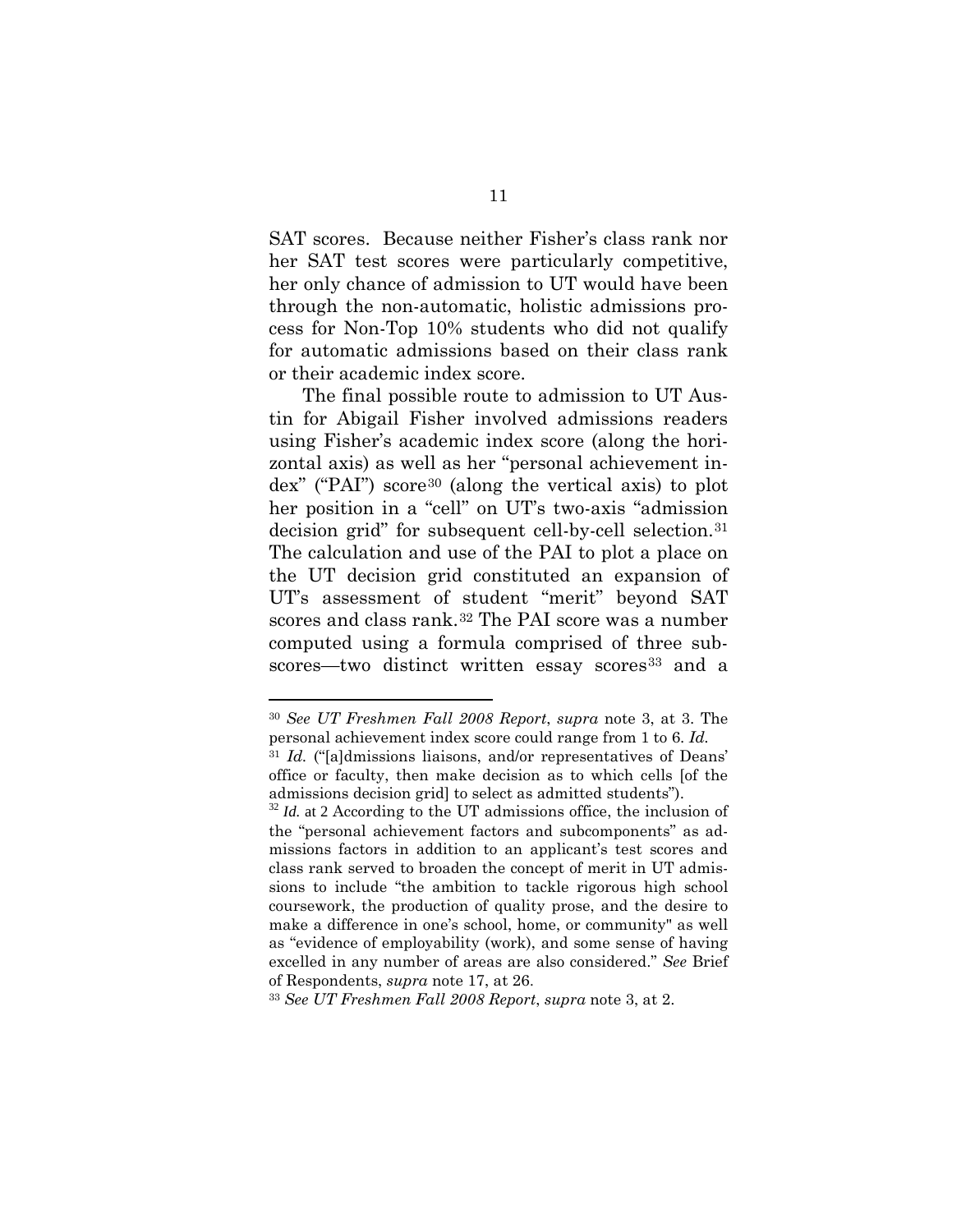"personal achievement" ("PA") score. The personal achievement score was calculated by giving equal weight to six personal achievement *factors*.[34](#page-21-3) The six equally-weighted personal achievement factors were: (1) leadership experience, (2) extracurricular activities, (3) awards and honors, (4) work experience, (5) community service and (6) a "special circumstances" factor, the last of which permitted admissions officers to consider seven sub-factors—five of which were socio-economic-focused and one that was race-conscious.<sup>35</sup> The seven sub-factors of the "special circumstances" personal achievement factor were:

> 1) the socio-economic status of the student's family, 2) whether the student lived in a single-parent home, 3) the language spoken at the student's home, 4) the student's family responsibilities, 5) the socioeconomic status of the student's high school, 6) how the student's SAT or ACT score compared to the average score for the student's high school, or 7) the student's race.[36](#page-22-1)

<span id="page-22-2"></span>Accordingly, race was a mere sub-factor of a factor of the PAI score—a degree of race consciousness that did not unduly harm the admission chances of white applicants to UT Austin.

<sup>34</sup> *Id.* 

<span id="page-22-1"></span><span id="page-22-0"></span><sup>35</sup> *Id.*

<sup>36</sup> *Id.*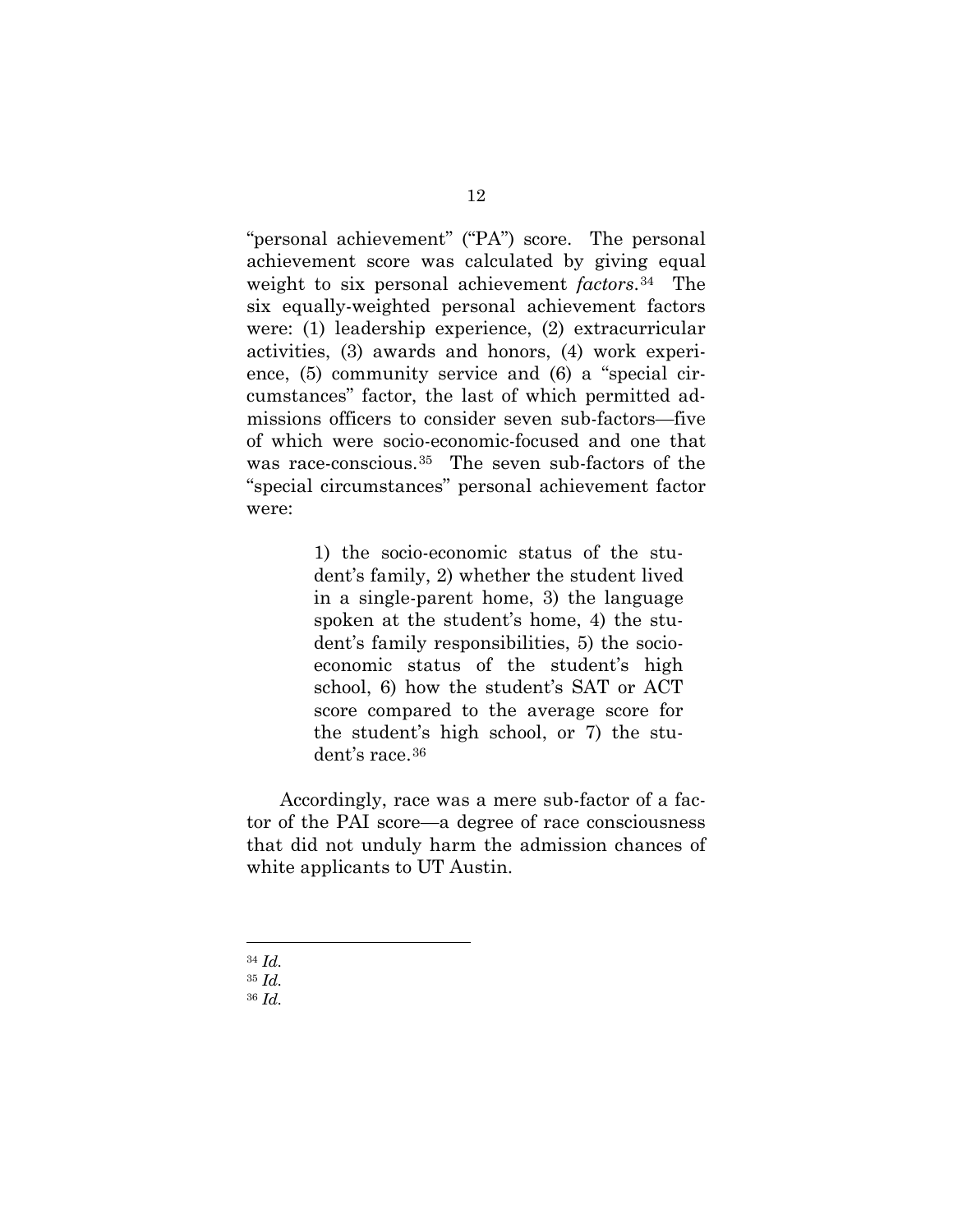## **C. The Court Should Not Be Misled to Believe that Social Science Evidence Exists that Proves "Large Racial Preferences" in the Form of a "Black Bonus" or an "Asian Penalty" By Which Black Applicants Are Awarded Extra Points or Points Are Deducted From Asian Applicants Because of Their Race**

This Court should disregard inaccurate claims, based on either the "mean test score fallacy" or misinterpretation of social science research, that selective universities confer "large racial preferences" in favor of Black and Latino high school students by giving racial "bonuses." It is incorrect to rely on such social science research as proof of the existence of a particular quantum of race-driven advantage and disadvantage. Determinations of the role of race in a particular admissions policy should ideally (when such data is available—as is the case with the Fall 2008 UT admissions cycle) be based on statistical and empirical analysis of the details and admissions outcomes of the admissions policy in question.

Specifically, first, the Court should be aware that virtually all of the social science research of admissions it has been asked by amici to consider is based on a multiplicity of regression *models* (not analysis of the actual real-world results of any specific "reallife" admissions policies). These models are constructed by researchers based only on the data those researchers chose to include and only on the data available at the time of the modeling. Second, the authors of the 2009 study by Thomas Espenshade and Alexandria Radford relied upon by several amici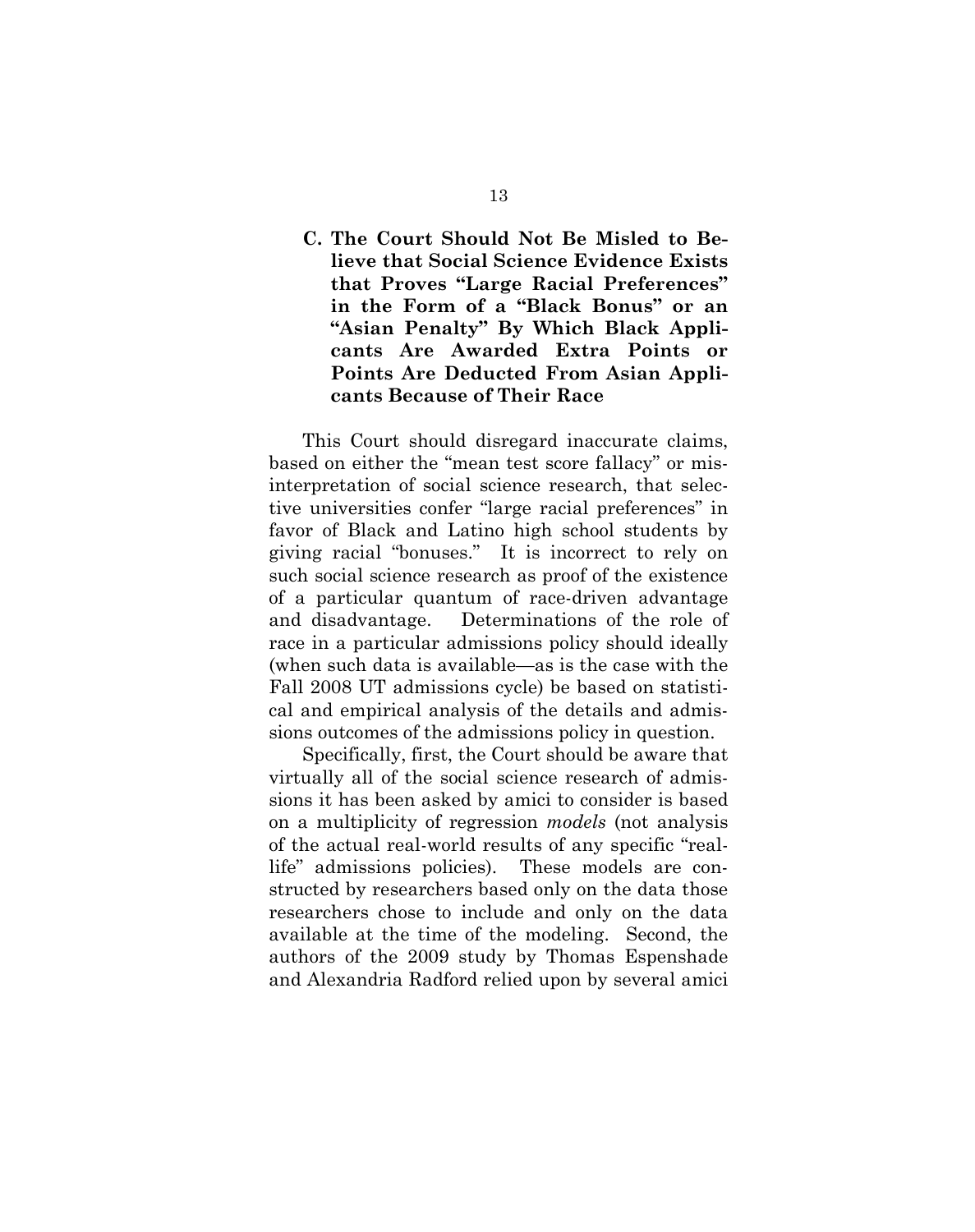curiae warn against interpreting their research as proof that the admission of African American students with comparatively lower (yet still high) SAT scores is causally connected to race.<sup>[37](#page-22-2)</sup> Espenshade and Radford state:

> . . . [I]t would be a mistake to interpret the data in Table 3.5 as meaning that elite admissions officers are necessarily giving extra weight to black and Hispanic candidates just because they belong to underrepresented minority groups.[38](#page-24-0)

The Court should not infer that admissions officers give extra weight to Black and Latino applicants *just because of* their race (nor should the Court infer that Asian applicants are harmed because of their race). On this point, Espenshade and Radford again warn very explicitly against drawing such a conclusion:

> . . . [I]n our judgment, it is more likely that a proper assessment of these data is that the labels "black" and "Hispanic" are

<sup>37</sup> *See, e.g.,* Brief of Richard D, Kahlenberg, *supra* note 9, at 6 n. 12; Brief Amicus Curiae of Jonathan Zell in Support of Petitioner at 15 (both citing THOMAS J. ESPENSHADE & ALEXANDRIA RADFORD, NO LONGER SEPARATE, NOT YET EQUAL 92, Table 3.5 (2009). *See also* Brief Amicus Curiae of California Association of Scholars in Support of Petitioner at 29; Brief of Amici Curiae the Asian American Legal Foundation and the Asian American Coalition for Education in Support of Petitioner at 26 (citing generally THOMAS J. ESPENSHADE & ALEXANDRIA RADFORD, NO LONGER SEPARATE, NOT YET EQUAL (2009).)

<span id="page-24-1"></span><span id="page-24-0"></span><sup>38</sup> THOMAS J. ESPENSHADE & ALEXANDRIA WALTON RADFORD, NO LONGER SEPARATE, NOT YET EQUAL: RACE AND CLASS IN ELITE COLLEGE ADMISSION AND CAMPUS LIFE 94 (2009).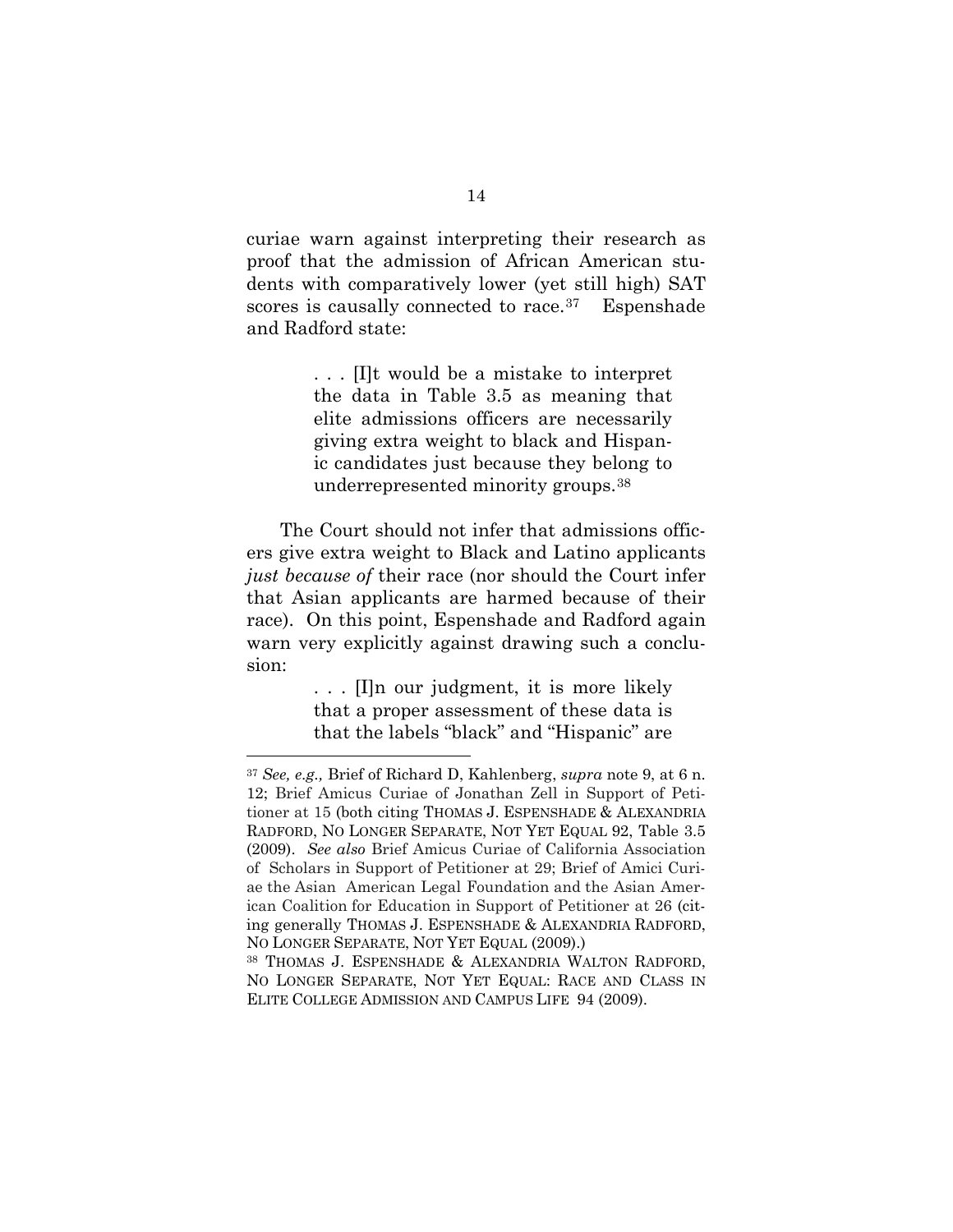proxies for a constellation of other factors in a candidate's application folder that we do not observe. . . . These unobserved qualities—perhaps having overcome disadvantage and limited opportunity or experiencing challenging family or schooling circumstances—may be positively correlated with the chances of being admitted when a holistic review of an applicant's total materials is conducted. It is these other aspects of race and ethnicity that matter, not race itself. Importantly, if we were able to include these other considerations in our models we believe the effect of being black or Hispanic per se would be diminished. A similar reasoning pertains to the socalled Asian disadvantage in admission. . . . It is likely that incorporating in our models an even fuller range of academic performance measures as well as these other nonacademic factors would cast the effect of coming from an Asian background in a different light.

<span id="page-25-0"></span>Just as Espenshade and Radford warn against the conclusion that Black and Latino students are admitted to selective universities *because of their race*, it is a common<sup>[39](#page-24-1)</sup> but misleading error "to infer racial preference based solely on the observed [SAT

<sup>39</sup> For its use in this litigation, *see e.g.,* Brief Amicus Curiae of Richard Sander and Stuart Taylor, *supra* note 9, at 3-4.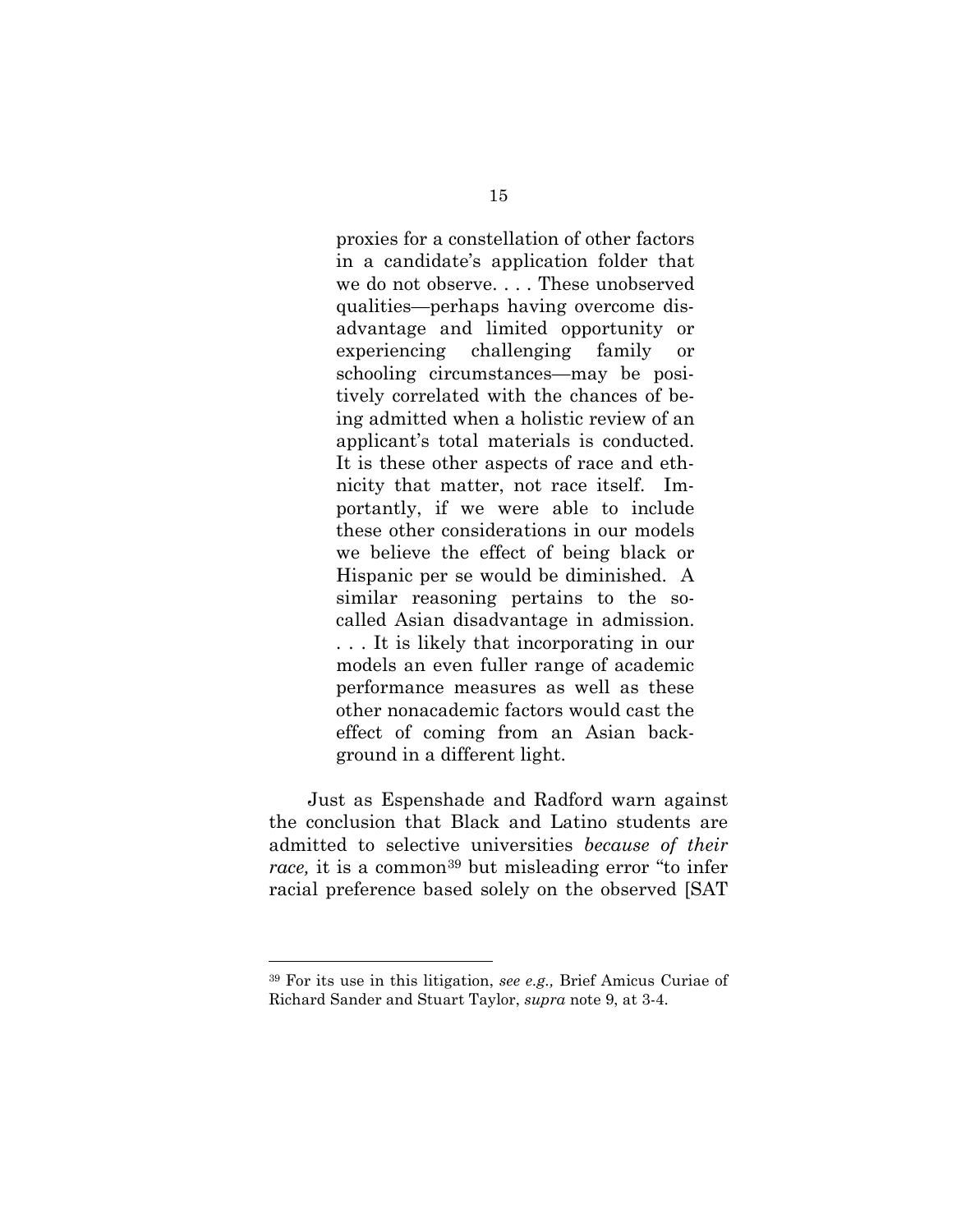scores] of admitted students."[40](#page-25-0) In a 1999 study, labor economists William T. Dickens and Thomas J. Kane explained this "mean test score fallacy" as follows: when "the distribution of standardized test scores" differs between any two groups, "the mean test scores will be lower for people drawn from the second distribution even though both must pass the same relatively high [test] standard."[41](#page-26-0) 

The existence of differences between the numerical *average* of the SAT scores of all of the Black students admitted to a university and the numerical *average* of the SAT scores of all of the admitted Asian students by no means proves that Black students are awarded "large racial preferences." Instead, such differences—differences between the "White and Asian average SAT score" and the "Black and Latino average SAT score"—are the result of two realities: (1) the fact that selective universities do not base admissions decisions solely on SAT scores and (2) the existence of ongoing racial disparities and *de facto*  segregation in American society as well as the present-day vestiges of purposefully racially discriminatory laws and *de jure* segregation.[42](#page-26-1)

<span id="page-26-2"></span><sup>40</sup> Thomas J. Kane, *Misconceptions in the Debate Over Affirmative Action in College Admissions*, in CHILLING ADMISSIONS: THE AFFIRMATIVE ACTION CRISIS AND THE SEARCH FOR ALTER-NATIVES 19 (Gary Orfield and Edward Miller, eds., 1998).

<span id="page-26-0"></span><sup>41</sup> William T. Dickens and Thomas J. Kane, 38 INDUSTRIAL RE-LATIONS 331-35,357 (1999).

<span id="page-26-1"></span><sup>42</sup> *See, e.g., Brown v. Bd. of Educ.*, 347 U.S. 483 (1954); *Hernandez. v. Texas*, 347 U.S. 475 (1954); *Shelley v. Kraemer*, 334 U.S. 1 (1948); *Westminster Sch. Dist. of Orange Cty. v. Mendez*, 161 F.2d 774 (9th Cir. 1947); *Gong Lum v. Rice*, 275 U.S. 78 (1927); *Tape v. Hurley*, 66 Cal. 473 (1885); *People v. Hall*, 4 Cal. 399 (1854).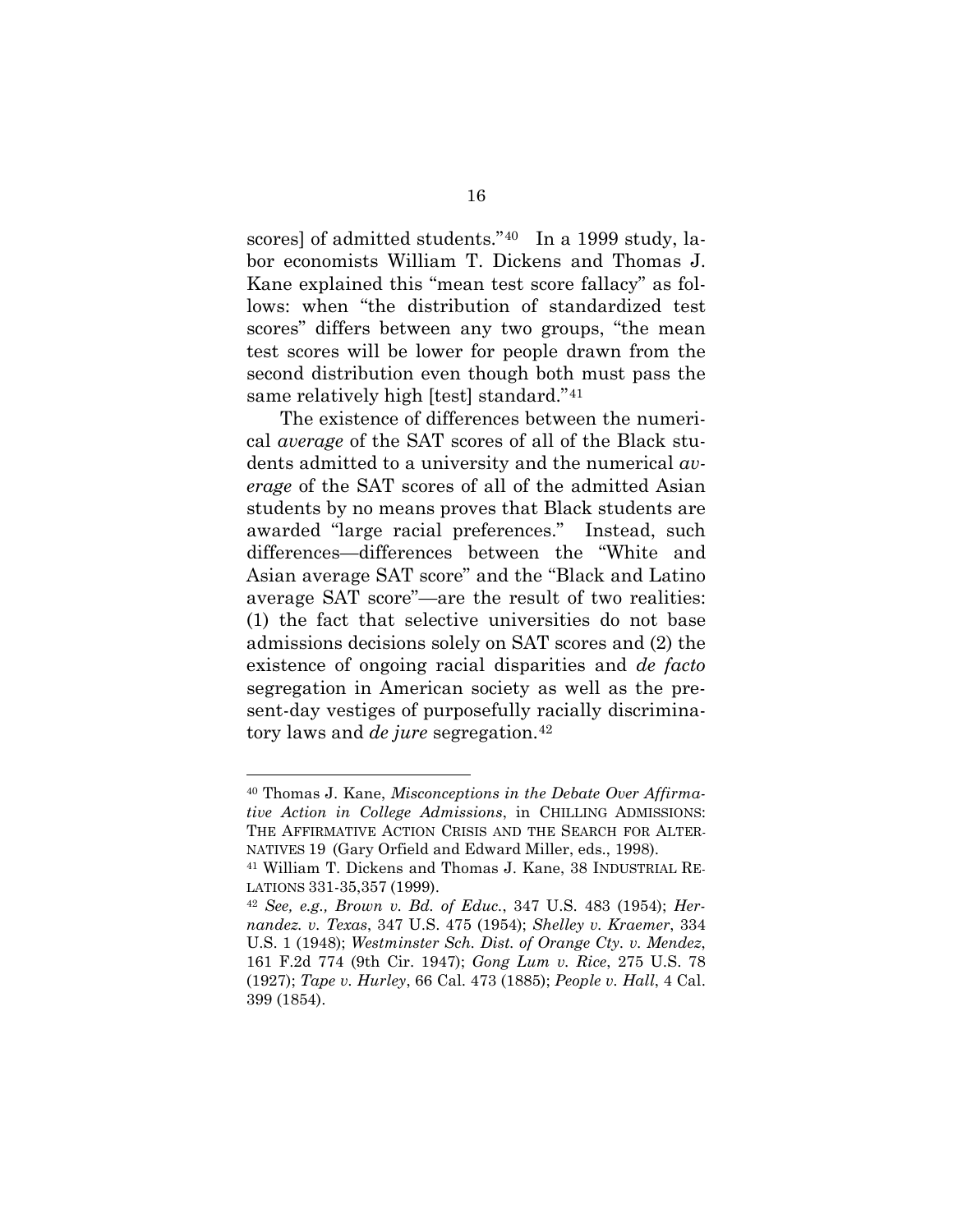The tremendous historical and current racial differences between African Americans and Latinos as compared to Whites and (some) Asians in income, wealth and educational opportunity, all of which have been and continue to be exacerbated by racially segregated housing and exclusion of nonwhites from racially and income integrated neighborhoods with higher quality public school systems, are well-known and well-documented by social scientists and this Court.[43](#page-26-2)

Accordingly, differences in the average test scores of whites as compared to blacks do not constitute strong evidence of either "large racial preferences" nor are they proof of "reverse discrimination" against white applicants. Far from conferring "preferences" on Black and Latino applicants, UT Austin, like virtually every selective American university, has since its founding until today admitted vastly more (or exclusively<sup>[44](#page-27-0)</sup>) white students than all ad-

<span id="page-27-1"></span><sup>43</sup> *See, e.g.,* Gary Orfield and Jongyeon Ee, *Segregating California's Future: Inequality and Its Alternative 60 Years After*  Brown v. Board of Education 40 (May 2014) *available at available at* [http://civilrightsproject.ucla.edu/research/k-12](http://civilrightsproject.ucla.edu/research/k-12-education/integration-and-diversity/segregating-california2019s-future-inequality-and-its-alternative-60-years-after-brown-v.-board-of-education/orfield-ee-segregating-california-future-brown-at.pdf) [education/integration-and-diversity/segregating](http://civilrightsproject.ucla.edu/research/k-12-education/integration-and-diversity/segregating-california2019s-future-inequality-and-its-alternative-60-years-after-brown-v.-board-of-education/orfield-ee-segregating-california-future-brown-at.pdf)[california2019s-future-inequality-and-its-alternative-60-years](http://civilrightsproject.ucla.edu/research/k-12-education/integration-and-diversity/segregating-california2019s-future-inequality-and-its-alternative-60-years-after-brown-v.-board-of-education/orfield-ee-segregating-california-future-brown-at.pdf)[after-brown-v.-board-of-education/orfield-ee-segregating](http://civilrightsproject.ucla.edu/research/k-12-education/integration-and-diversity/segregating-california2019s-future-inequality-and-its-alternative-60-years-after-brown-v.-board-of-education/orfield-ee-segregating-california-future-brown-at.pdf)[california-future-brown-at.pdf](http://civilrightsproject.ucla.edu/research/k-12-education/integration-and-diversity/segregating-california2019s-future-inequality-and-its-alternative-60-years-after-brown-v.-board-of-education/orfield-ee-segregating-california-future-brown-at.pdf) ("There is a clear pattern of intense double segregation by race and poverty for black and Latino children in California's metro areas . . . the default for a white or Asian family is a middle-class school, while the default for a Latino or black family is a school of concentrated poverty"); *see also, e.g., Texas Dep't Hous. & Cmty. Affairs v. Inclusive Communities Project, Inc.*, 576 U.S. \_\_\_, No. 13-1371, slip op. at 5 (June 25, 2015).

<span id="page-27-0"></span><sup>44</sup> *See e.g., Sweatt v. Painter*, 339 U.S. 629 (1950).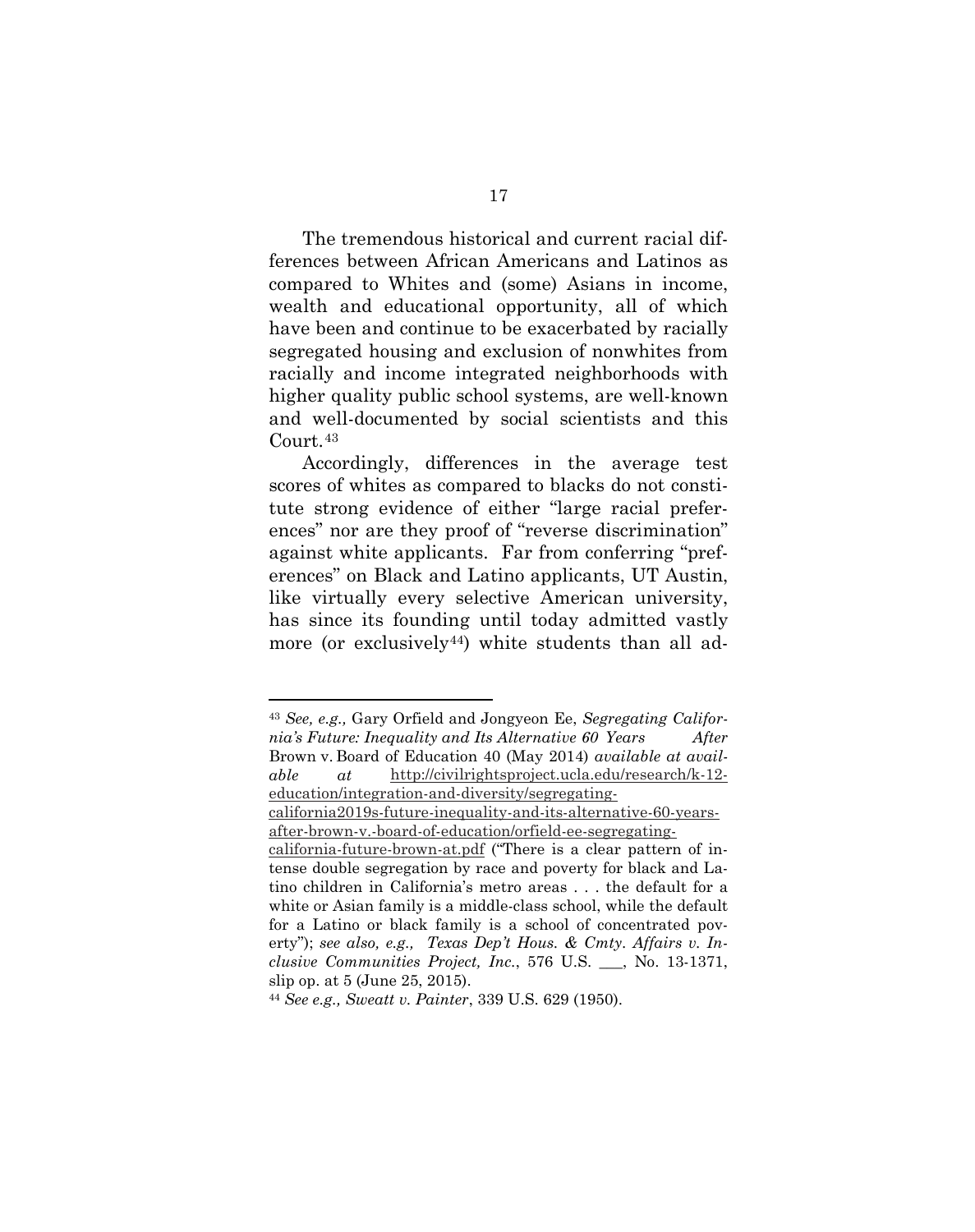mitted nonwhite students combined.[45](#page-27-1) Despite the pervasive rhetorical use of the term "racial preferences" in the briefs submitted to the Court in this case, Abigail Fisher was not the victim of "racial preferences."[46](#page-28-0) 

### **II. This Court Should Ignore the Incorrect Assertion, Based on Incomplete and Cherry-Picked Findings, that "Affluent Blacks" Prevent Low-Income Students From Attending Selective Universities**

In determining whether UT Austin's admissions policy is narrowly tailored, the Court should ignore three red-herring claims: (1) the claim that a ruling from this Court striking down UT's admissions policy will somehow increase the degree of socioeconomic affirmative action practiced by selective universities, 2) the inaccurate and disingenuous claim that racial affirmative action results in "affluent Blacks" taking admission spaces that should or would otherwise go to low-income students, and 3) the thoroughly repudiated claim that racial affirmative action in favor of African American and Latino

<sup>45</sup> West-Faulcon*, Forsaking Claims of Merit, supra* note 3, at 353.

<span id="page-28-1"></span><span id="page-28-0"></span><sup>46</sup> The race consciousness of UT Austin's admissions policy had no impact whatsoever on Abigail Fisher's admissions chances. Brief for Respondents*, supra* note 17, at 15 ("The summary judgment record is uncontradicted that—due to the stiff competition in 2008 and petitioner's relatively low AI score petitioner would not have been admitted to the Fall 2008 freshman class even if she had received "a 'perfect' PAI score of 6 [the score that includes race as a possible factor].").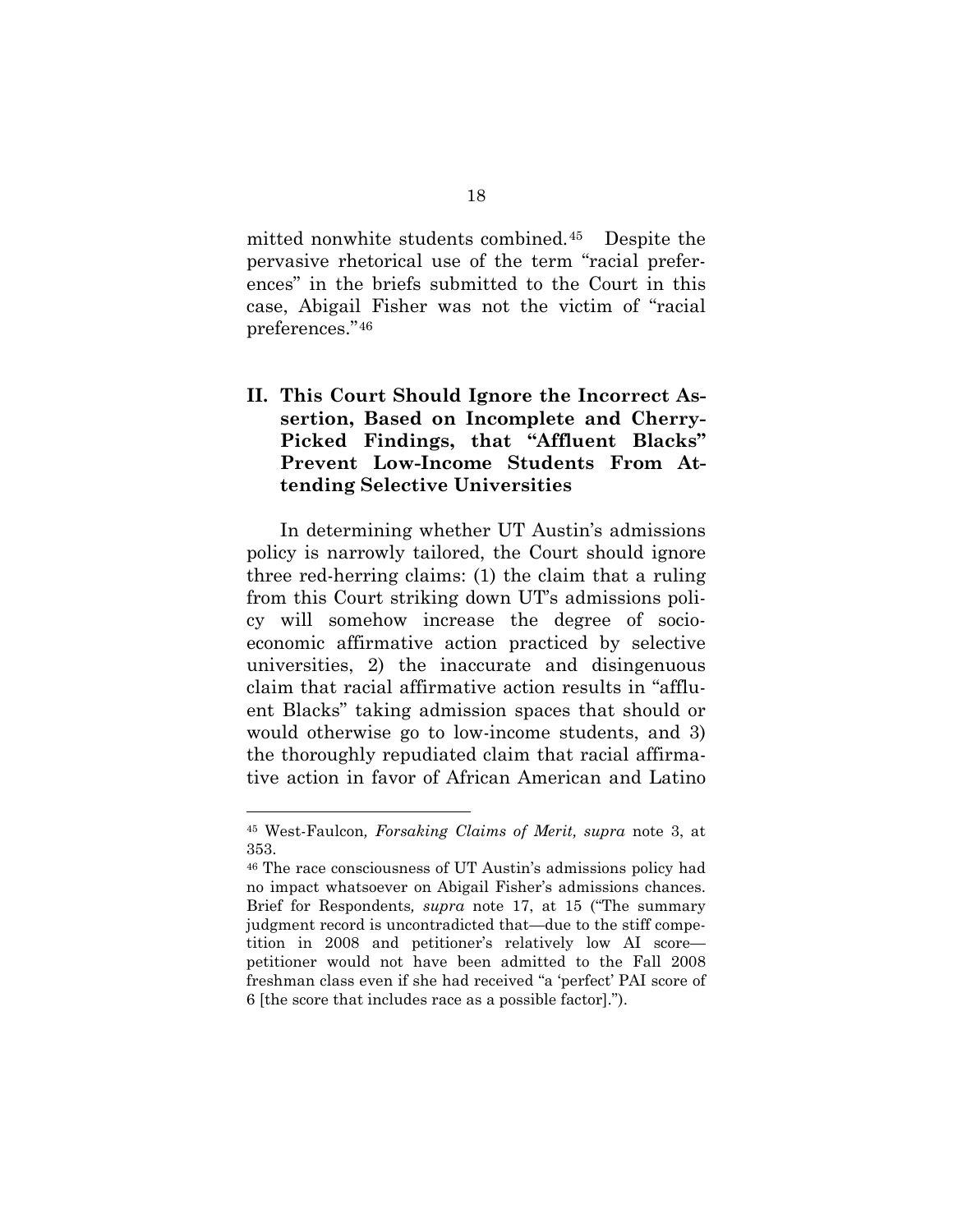students harms such students because of "mismatch."[47](#page-28-1) 

**A. Revisiting This Court's Ruling in San Antonio v. Rodriguez, Not Striking Down UT Austin's Restrained Race-Consciousness, Would Redress Socio-Economic Injustice and Economic Class-Based Discrimination in Higher Education Admissions** 

While various amici make a strong policy argument in favor of selective universities adopting admissions policies that result in the admission of substantially greater numbers of low-income students, these policy arguments should have no bearing on this Court's determination of the correctness of the Fifth Circuit's holding that UT Austin's Fall 2008 admissions policy did not violate the Equal Protection Clause. The strained efforts of some amici to link their views on the value of socio-economic affirmative action to racial affirmative action obscure the legally significant issues currently before the Court. A change in the legal doctrine stemming from this Court's decision in *San Antonio v. Rodriguez,* 411 U.S. 1 (1973)—a doctrinal change to protect low-income students as belonging to a "suspect" class warranting special protection under the Fourteenth Amendment Equal Protection Clause or a doctrinal change to protect education as a fundamental right protected under the Fourteenth Amendment Due Process Clause, would better serve

<span id="page-29-0"></span><sup>47</sup> *See, e.g., generally* SANDER & TAYLOR, MISMATCH, *supra* note 12.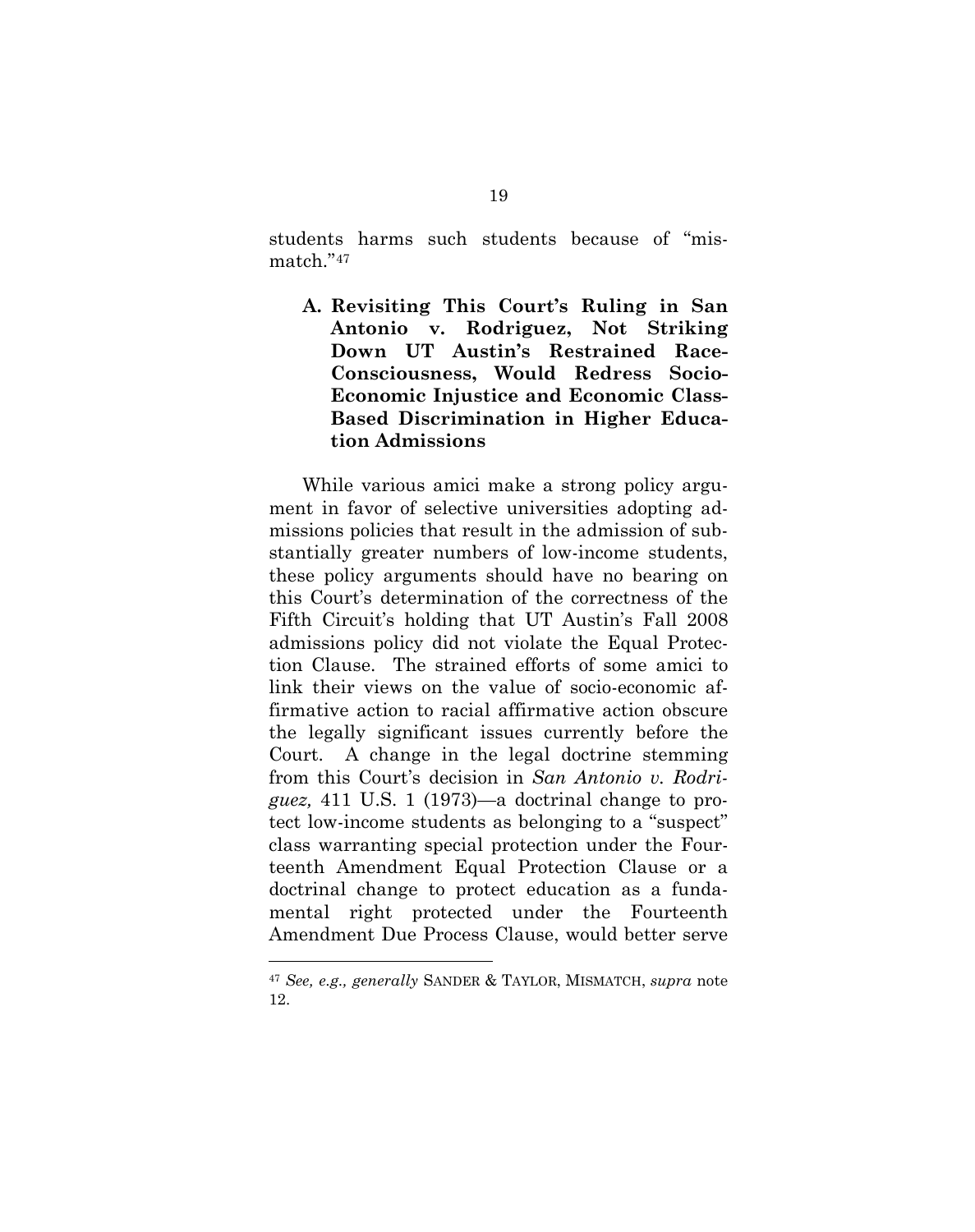the policy goals articulated by amici than a ruling by this Court striking down UT Austin's minimally race-conscious admissions policy.

**B. Because the Number of "High Income," "Upper Class," "Wealthy Blacks" or "Prep School Educated Blacks" is Quite Scant, it is Inaccurate to Claim that the Exclusion of this Particular and Scarce Type of African American High School Student Will Redress Widespread Socio-Economic Injustice Against the Very Large Number of White Low-Income Students Regularly Excluded from Elite Higher Education** 

In their 2009 research, the authors of a study relied upon by amicus curiae Richard Kahlenberg<sup>48</sup>— Espenshade and Radford—*explicitly* reject Kahlenberg's argument that class-based affirmative action will create more racial diversity than racial affirmative action.[49](#page-30-0) They disagree wholly and completely with Kahlenberg's assertion that socio-economic class diversity would offset any decline in racial diversity resulting from the elimination of race-based affirmative action.[50](#page-30-1) The Court should be wary of cherry-picking by various amici from the research of Epenshade and Radford.

Whereas several amici in support of petitioner point the Court toward Table 3.5 of this 2009 study, they do not point out that Table 9.3 of that same

<span id="page-30-2"></span> <sup>48</sup> *See* Brief of Richard D. Kahlenberg, *supra* note 9, at 6.

<span id="page-30-1"></span><span id="page-30-0"></span><sup>49</sup> Espenshade and Radford, *supra* note 38, at 356.

<sup>50</sup> *Id.*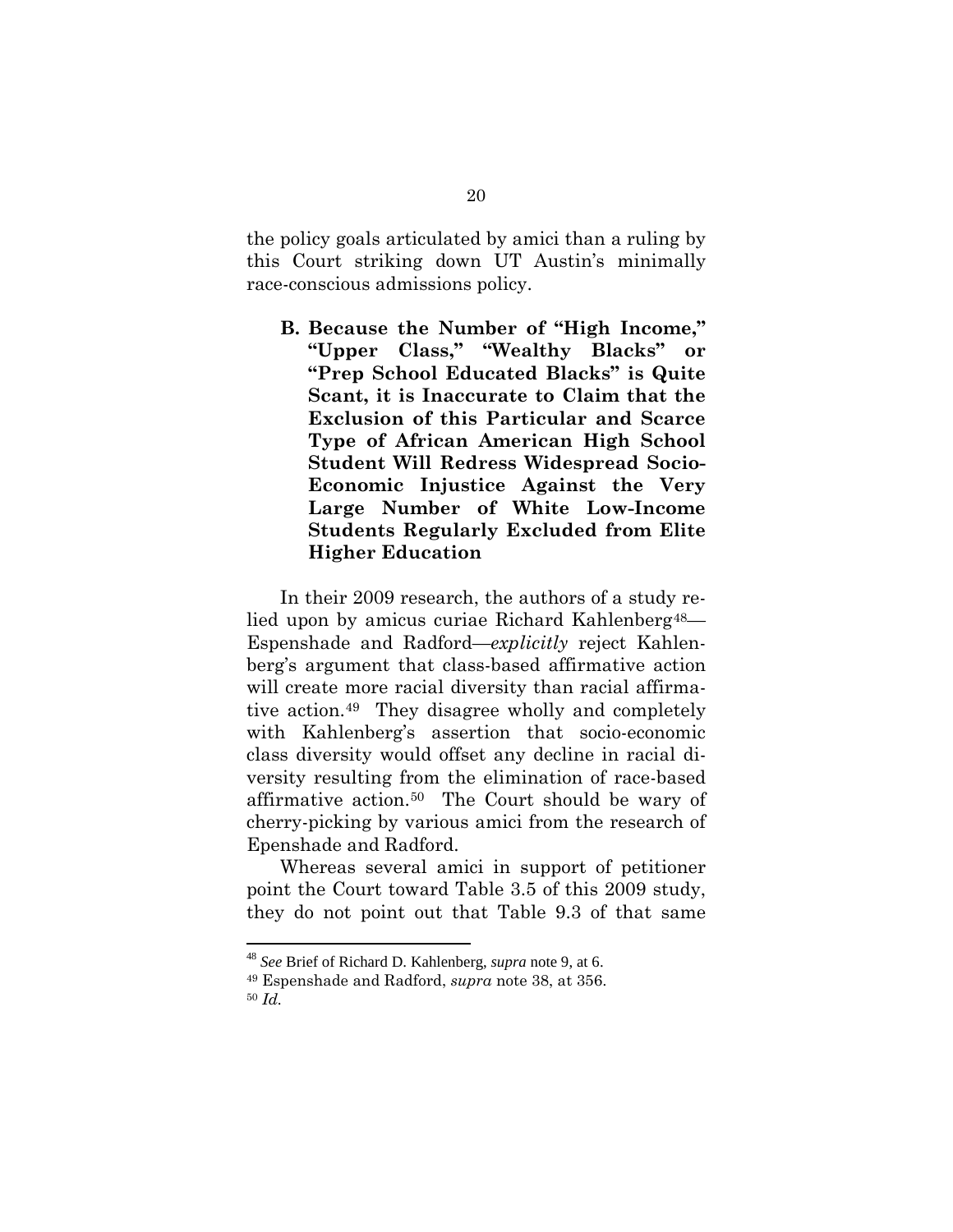study contradicts the assertion that African Americans and Latinos would not be impacted by a legal standard prohibiting racial affirmative action in selective higher education admissions. "Without any doubt, class-based preferences cannot achieve the same ends as racial affirmative action."[51](#page-30-2) "[C]lass is a very poor substitute for race for selective colleges seeking racial diversity. The problem is simply one of demographics."[52](#page-31-0)

> [T]he most important conclusion to draw from these simulations is that *there is no alternative policy with the capacity to preserve minority student shares observed under racial affirmative action.* If these institutions wish to maintain a critical mass of minority students on their campuses, there is not any feasible and compelling policy on the horizon—at least not one within easy reach—that can accomplish this objective other than a system of race-conscious admission preferences that operate in the context of a holistic and individualized review of all the factors in a candidate's application folder.[53](#page-31-1)

<span id="page-31-2"></span>Not only is it inaccurate to claim that racial affirmative action can be replaced by (but not continued along with) socio-economic class-based affirma-

<sup>51</sup> *Id.*

<span id="page-31-0"></span><sup>52</sup> Thomas J. Kane, *Racial and Ethnic Preferences in College Admissions* 448*, in* THE BLACK-WHITE TEST SCORE GAP (Christopher Jencks & Meredith Phillips, eds., 1998)

<span id="page-31-1"></span><sup>53</sup> Espenshade and Radford, *supra* note 38, at 368.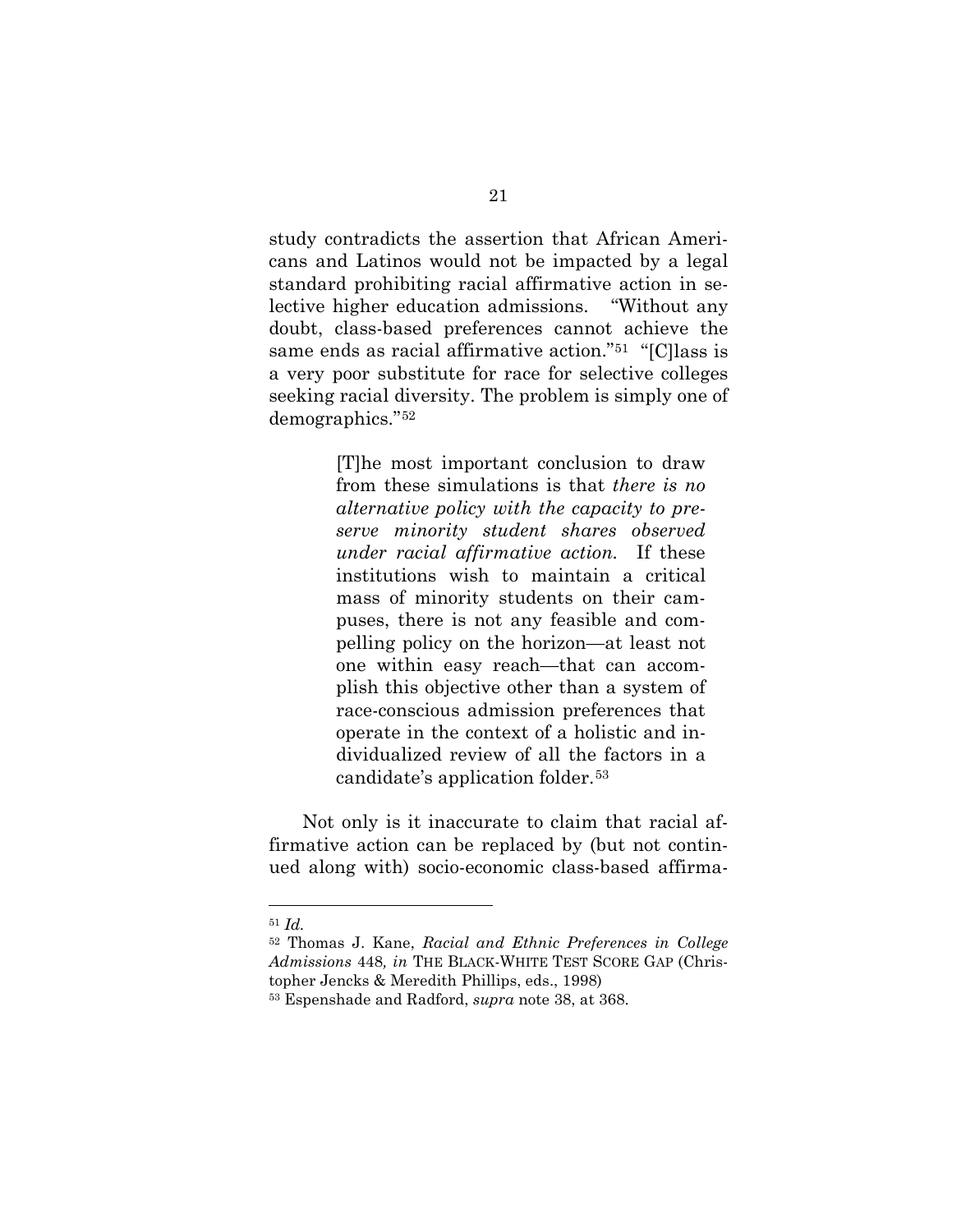tive action, it is also inaccurate and rather disingenuous to suggest that, under racial affirmative action, "affluent Blacks" are taking admission spaces that should or would otherwise go to low-income students. Social science has not proven this incendiary proposition. First, the study by Professor Richard Sander that supposedly "finds that the proportion of black students at elite colleges coming from the top quartile of the socioeconomic distribution increased from 29% in 1972 to 67% in 1992"[54](#page-31-2) is based on a data set of only 61 African American college students.[55](#page-32-0) 

Second, it is valuable to consider that the study by William C. Bowen and Derek Bok cited for the proposition that "86 percent of African American students at selective colleges are middle or upperclass"[56](#page-32-1) is cherry-picked without revealing the actual middle versus upper class breakdown and income measures. As set forth in Table B.2 of the Bowen and Bok study, the findings were that 71% of African American students were "middle class" defined as having a family income over \$22,000 and that 15% of African American students had at least one parent who was a college graduate and family income of more than \$70,000.[57](#page-32-2)

<span id="page-32-4"></span>Third, the other study cited to suggest that affirmative action mainly benefits affluent Blacks is another study by Richard Sander.[58](#page-32-3) Yet, in that

<span id="page-32-0"></span><sup>54</sup> Brief of Richard D. Kahlenberg, *supra* note 9, at 8. <sup>55</sup> SANDER & TAYLOR, MISMATCH , *supra* note 12, at

<sup>249</sup> Fig. 16.1. 56 Brief of Richard D. Kahlenberg, *supra* note 9, at 8.

<span id="page-32-2"></span><span id="page-32-1"></span><sup>57</sup> WILLIAM G. BOWEN & DEREK BOK, THE SHAPE OF THE RIVER: LONG-TERM CONSEQUENCES OF CONSIDERING RACE IN COLLEGE AND UNIVERSITY ADMISSIONS 341 Tbl. B.2 (1998).

<span id="page-32-3"></span><sup>58</sup> Brief of Richard D. Kahlenberg, *supra* note 9, at 7.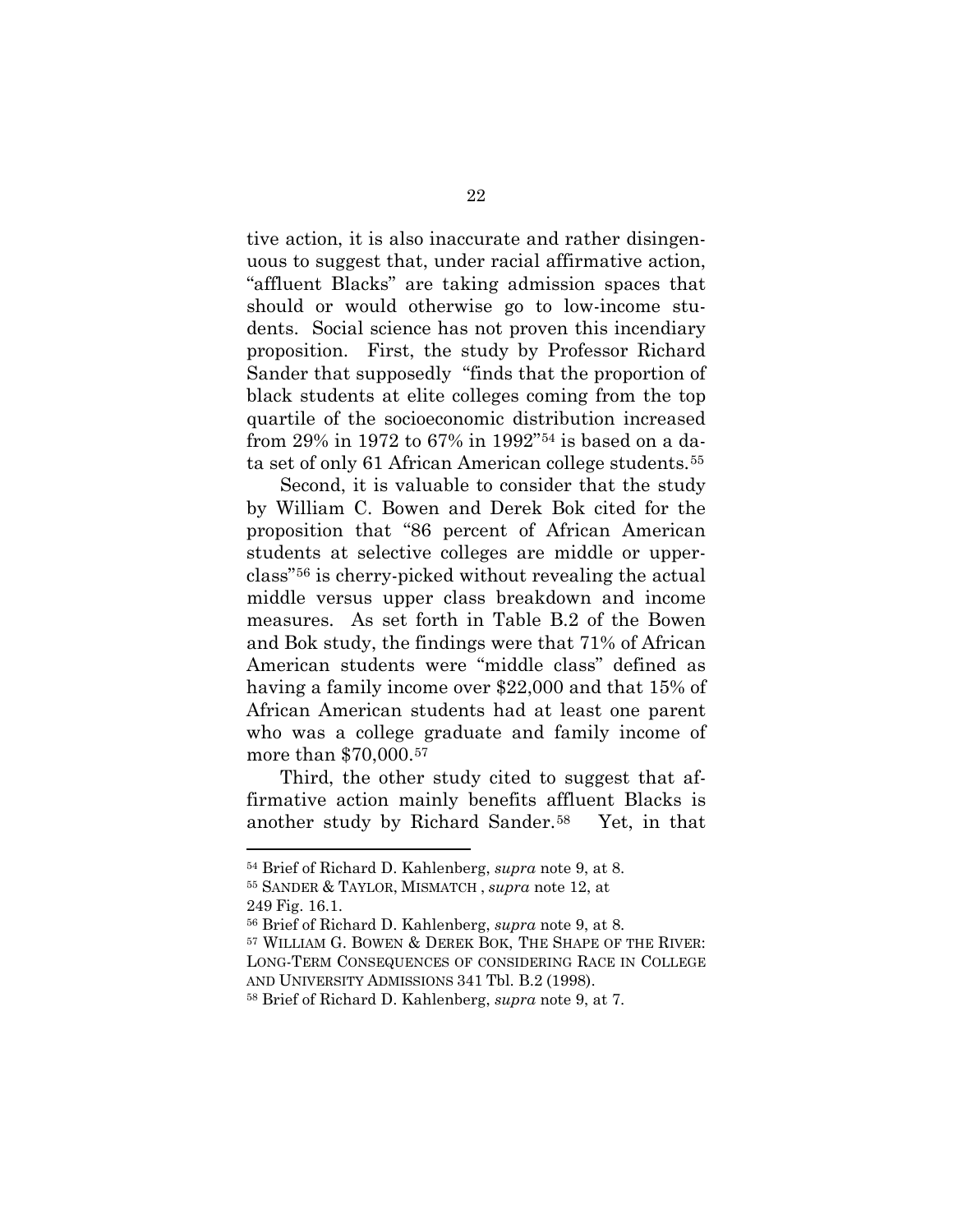very study, Professor Sander explicitly states that his findings of substantial financial affluence among Black students at top-ranked law schools is likely incorrect. Sander explains in the study that "It seems fair to say that although most black law students are upper-middle-class [according to his findings], that means something different than what it means when applied to whites or Asians" because "it is important to keep in mind that the measures we use *are particularly likely to overstate black SES*" and "unfortunately, none of the data sources I know of on the SES of the general population of law students help us take these factors into account").[59](#page-32-4) Moreover, this study was also based on very small samples of nonwhite students<sup>[60](#page-33-0)</sup> and did not include any income or wealth measures in defining socioeconomic status (only "the education and occupation of the mother (or female guardian) and father (or male guardian)").[61](#page-33-1) Nevertheless and contrary to his own explicit acknowledgment that it is likely that his findings were "particularly likely to overstate" Black socioeconomic status, Richard Sander cites this study in his amicus curiae brief in this case to

<span id="page-33-2"></span><sup>59</sup> Richard Sander, *Class in American Legal Education*, 88 DENVER U.L. REV. 631, 652 (2011) (emphasis added) (noting that "Black households tend to have much lower wealth at a given level of income (or occupation or education) than otherwise comparable white households" and that "middle-class blacks are much more likely to live in segregated neighborhoods with high poverty rates than are whites with otherwise similar SES").

<span id="page-33-1"></span><span id="page-33-0"></span><sup>60</sup> *Id.* at 651 Tbl. 8 (stating in text under the table "[b]ear in mind that in some cells the underlying "n" is quite small, especially for nonwhites, so anomalous numbers are likely to reflect some random variation and should not be taken too literally"). <sup>61</sup> *Id.* at 670 Appendix 1.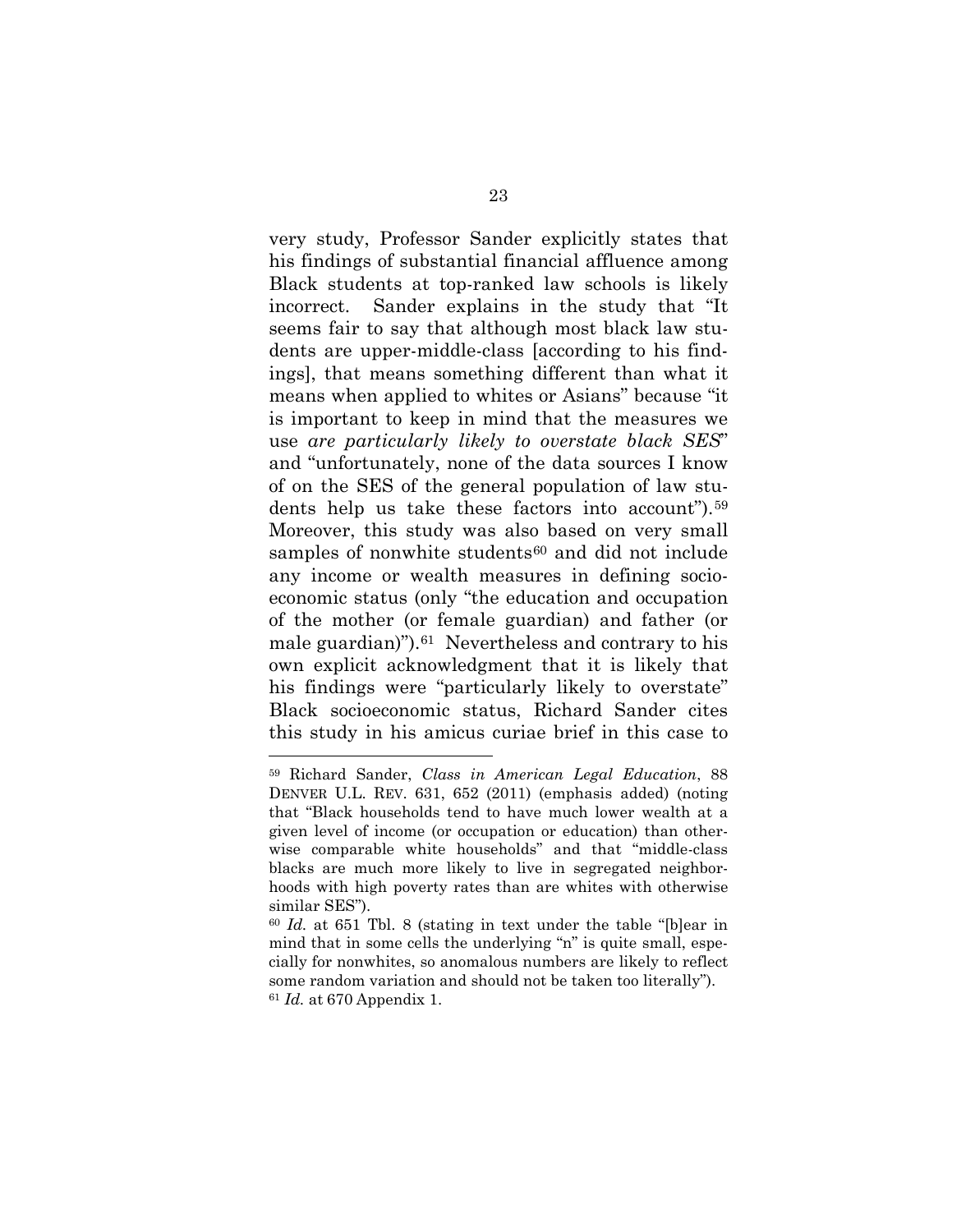support the very conclusion he cautions against in the study itself.[62](#page-33-2)

**C. None of this Court's Narrow Tailoring Precedent Requires UT Austin to Exclude the Historically Small Number of Middle and Upper Class African Americans in the Name of Socio-Economic Justice or Purported "Mismatch" Based on SAT Scores**

The now decades-old "mismatch" theory that nonwhites from racial groups with lower, on average, SAT scores are harmed by their admission to selective universities is based on the unproven and unprovable assertion that blacks who graduate from selective colleges and universities but do so with relatively lower grades or class rank are harmed by attending such institutions. The research contending to support the mismatch theory rarely acknowledges the fact that such contentions focus almost exclusively on college grades (to the exclusion of college graduation rates).[63](#page-34-1) 

<sup>62</sup> *See* Brief Amicus Curiae of Richard Sander and Stuart Taylor, *supra* note 9, at 30 and text accompanying note 74 (stating in amicus curiae brief that "racial preferences contribute little socioeconomic diversity to most schools that use them, *because most of those receiving these preferences are from elite backgrounds*") (emphasis added) (citing Sander, *Class in American Legal Education, supra* note 58, without noting his own statement that "the measures we use are particularly likely to overstate black SES").

<span id="page-34-2"></span><span id="page-34-1"></span><span id="page-34-0"></span><sup>63</sup> *Compare* Brief Amicus Curiae of Richard Sander and Stuart Taylor at 9-10, n. 25, *Fisher v. Univ. of Tex. at Austin*, 133 S.Ct. 2411 (2013) (acknowledging that "some" studies find "high graduation rates for racial-preference recipients at more selec-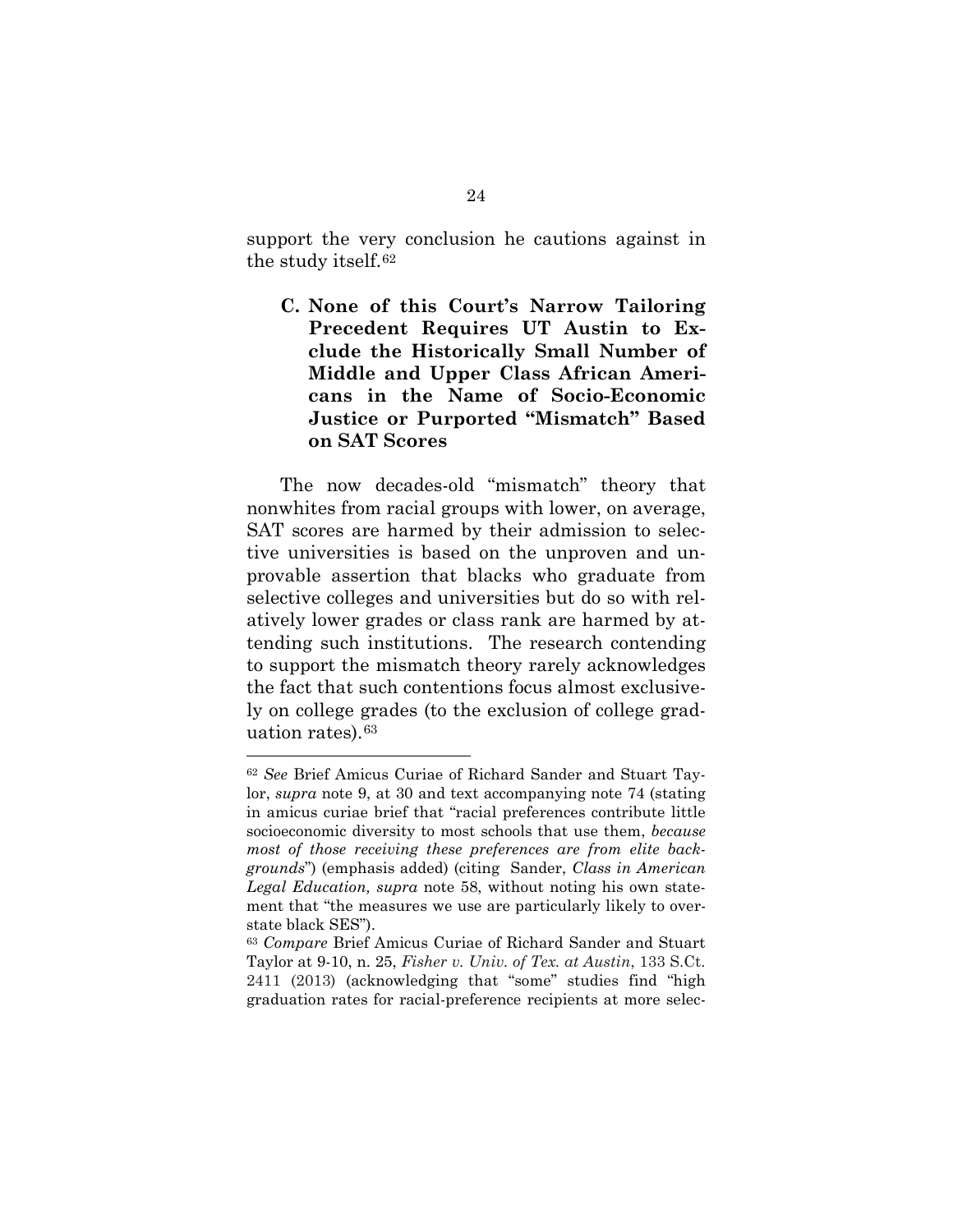The inference that Black and Latino high school students are harmed by attending elite educational institutions or would enjoy better life outcomes if they chose less selective institutions is unsupported by empirical research. Instead, social science research has consistently shown that the nonwhite, particularly African American, students supposedly harmed by being "mismatched" at more elite universities are more likely to successfully *graduate* from the selective universities to which they are admitted *and benefit substantially from living life as graduates of more prominent and elite educational institutions (even if their GPA's are lower than either the average white GPA, the GPA predicted by their SAT scores, or their GPA had they attended a less elite institution).*[64](#page-34-2)

### **III. It Would Violate Principles of Federalism for this Court to Define for the Flagship Public University in the State of Texas the Extent to Which Race Still Matters**

There is no question that UT Austin's had a compelling government interest in considering race in a restrained manner to select an entering class that was racially diverse in a multi-faceted way. Much of the social science evidence the Court has

<span id="page-35-0"></span>tive institutions" but suggesting, without empirical support, that graduation from selective universities is insignificant to African Americans in contrast to vaguely-referenced psychological harms or because "elite private colleges" commonly "adjust policies or inflate grades").

<sup>64</sup> *See, e.g.,* BOWEN & BOK, *supra* note 57, at 59-70.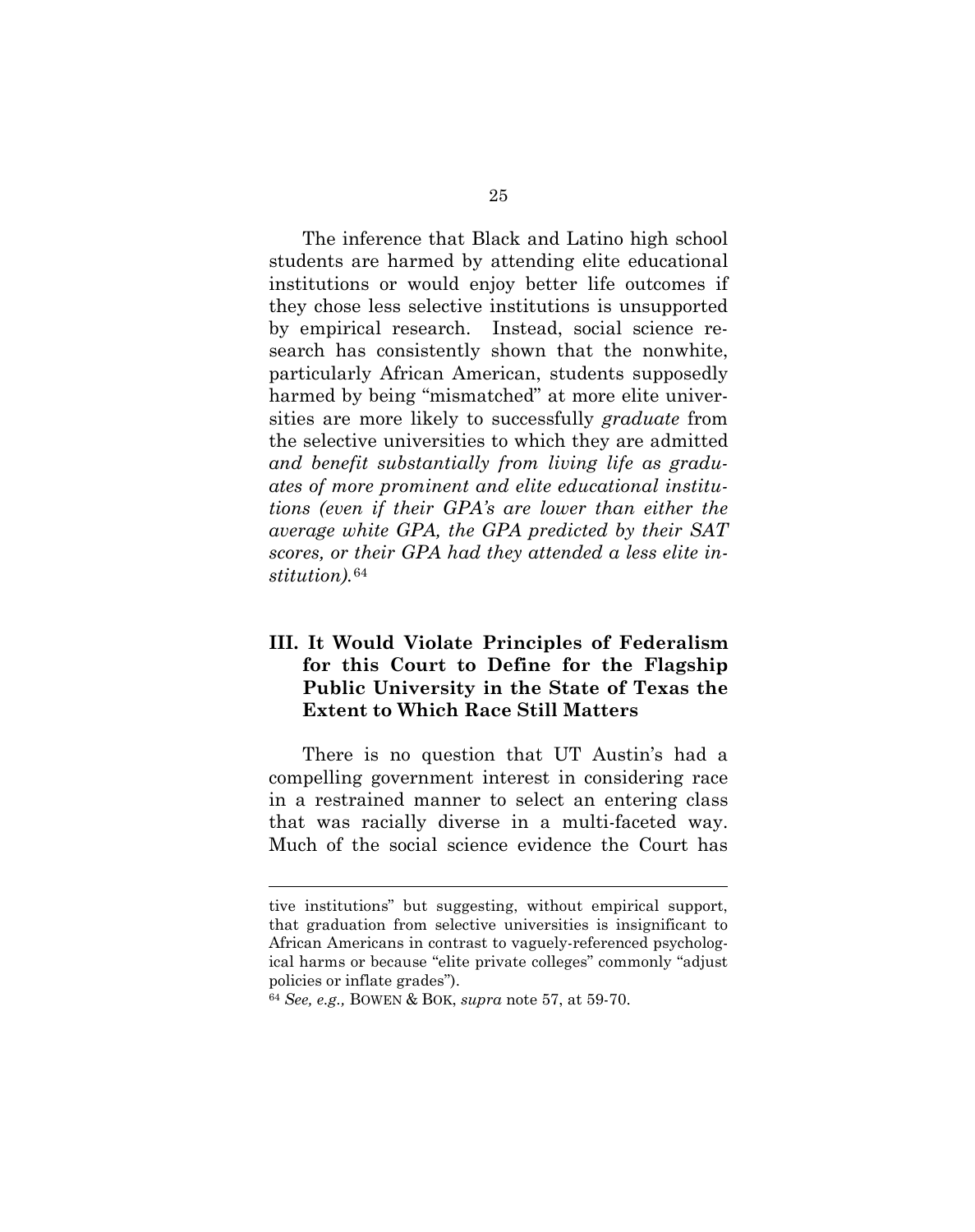been asked to consider by amici shed light on questions of education policy and the relative policy significance of class versus race in modern American society. It is more than reasonable and within the general powers of the State of Texas to adopt policies for granting access to its flagship university that are based on the policy conclusion that "race *and* class" matter. It is entirely clear that the Constitution of the United States does not require Texas to adopt the view that "class" must be considered *to the exclusion of race* in allocating one of the state's most valuable resources—high quality higher education. In this case, the Court should address the constitutional question before it and should not take sides in the policy debates presented by various amici curiae briefs. [65](#page-35-0) 

**IV. The Court Should Reject "Folk" Understandings of Test Scores and Note That Racial Skews in the Averaged Scores of Blacks as Compared to Whites Do Not Mean Blacks As a Racial Group are Undeserving When Admitted to Selective Colleges and Universities**

<span id="page-36-1"></span>Despite its repeated and definitive debunking by well-regarded social science, $66$  the mean test score

<sup>65</sup> *Cf, e.g.,* United States v. Virginia, 518 U.S. 515, 567 (1996) (Scalia, J., dissenting) ("[I]t is entirely clear that the Constitution of the United States . . . takes no sides in this educational debate.")

<span id="page-36-0"></span><sup>66</sup> Kane, *Misconceptions supra* note 40, at 19-20; Kane, *Racial and Ethnic Preferences in College Admissions supra* note 52, at 435.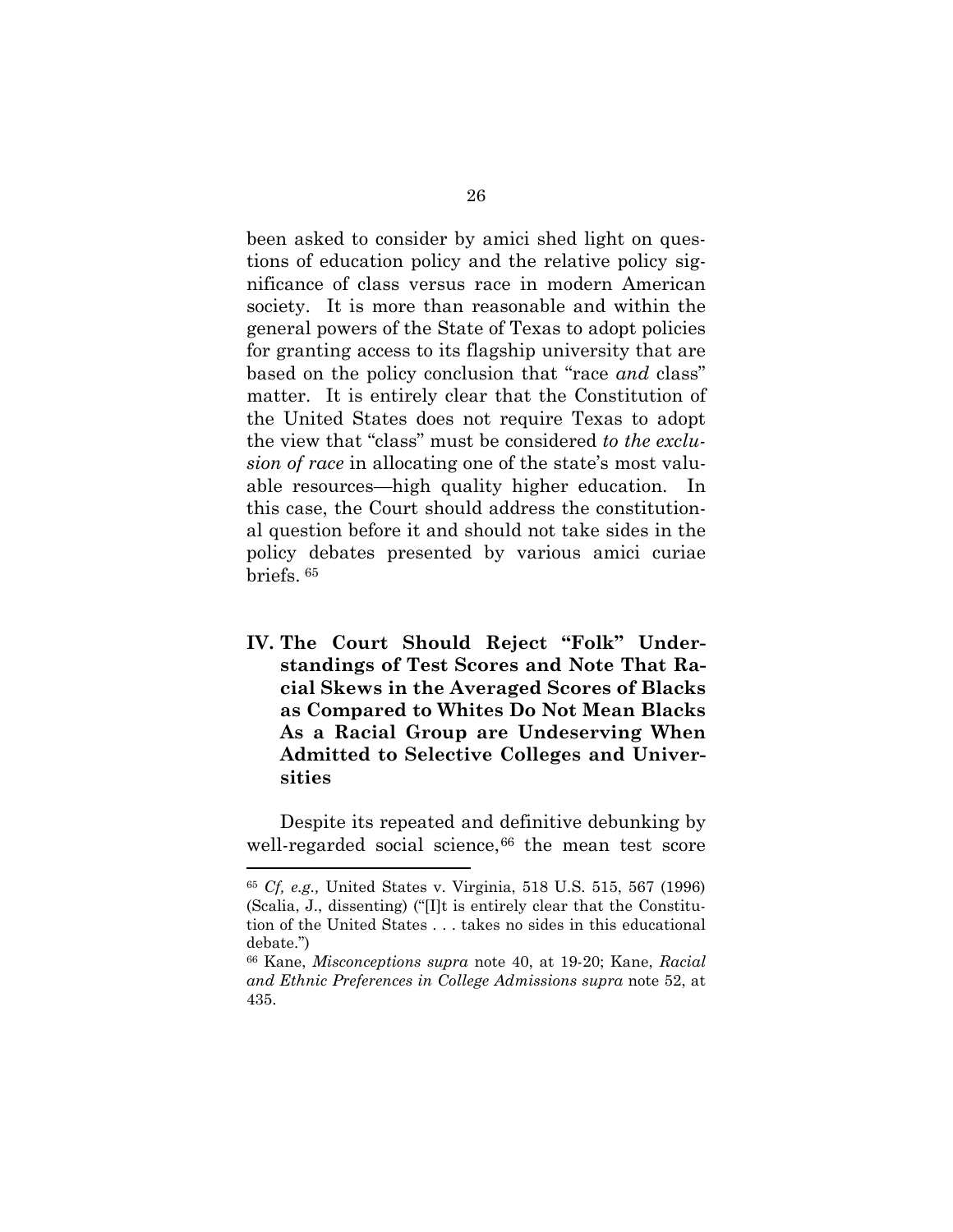fallacy lives on because it perpetuates the myth that standardized admissions tests like the SAT[67](#page-36-1) are such precise tools for measuring future success in college that non-test-driven admissions criteria are anti-meritocratic. The idea that an applicant with a higher SAT score is *per se* more deserving of admission than a differentially credentialed applicant with a lower SAT score is based on a non-scientific "folk" understanding of the nature of mental ability and testing.[68](#page-37-0)

The science and statistics behind the meaning of SAT scores are clear in delineating the limits of the traditional SAT college admissions test's predictive power. Although advances in intelligence theory and mental testing show promise for the future, conventional currently-used admissions test like the SAT require substantial augmentation with non-test score admissions criteria to explain the variation in later-college and real-life success left unexplained by SAT scores. Quite contrary to the oft-repeated "mismatch" contention that African Americans are harmed by their admission to universities with white average SAT scores higher than their own because they earn lower college grades, a substantial body of social science research shows that African Americans admitted with lower SAT scores than the uni-

<span id="page-37-1"></span><span id="page-37-0"></span><sup>67</sup> Originally called the Scholastic Aptitude Test, "SAT" no longer has an official meaning. TONY MONCHINSKI, CRITICAL PEDAGOGY AND THE EVERYDAY CLASSROOM 171 (2008) (observing that the acronym SAT once stood for "scholastic *aptitude*  test" and later "scholastic *assessment* test" but that "[q]uestions of what the SAT supposedly assessed led to the jettisoning of that acronym and today the initials SAT stand for nothing"). <sup>68</sup> *See* Kimberly West-Faulcon, *More Intelligent Design: Testing Measures of Merit*, 13 U. PA. J. CONST. L. 1235, 1245 (2011).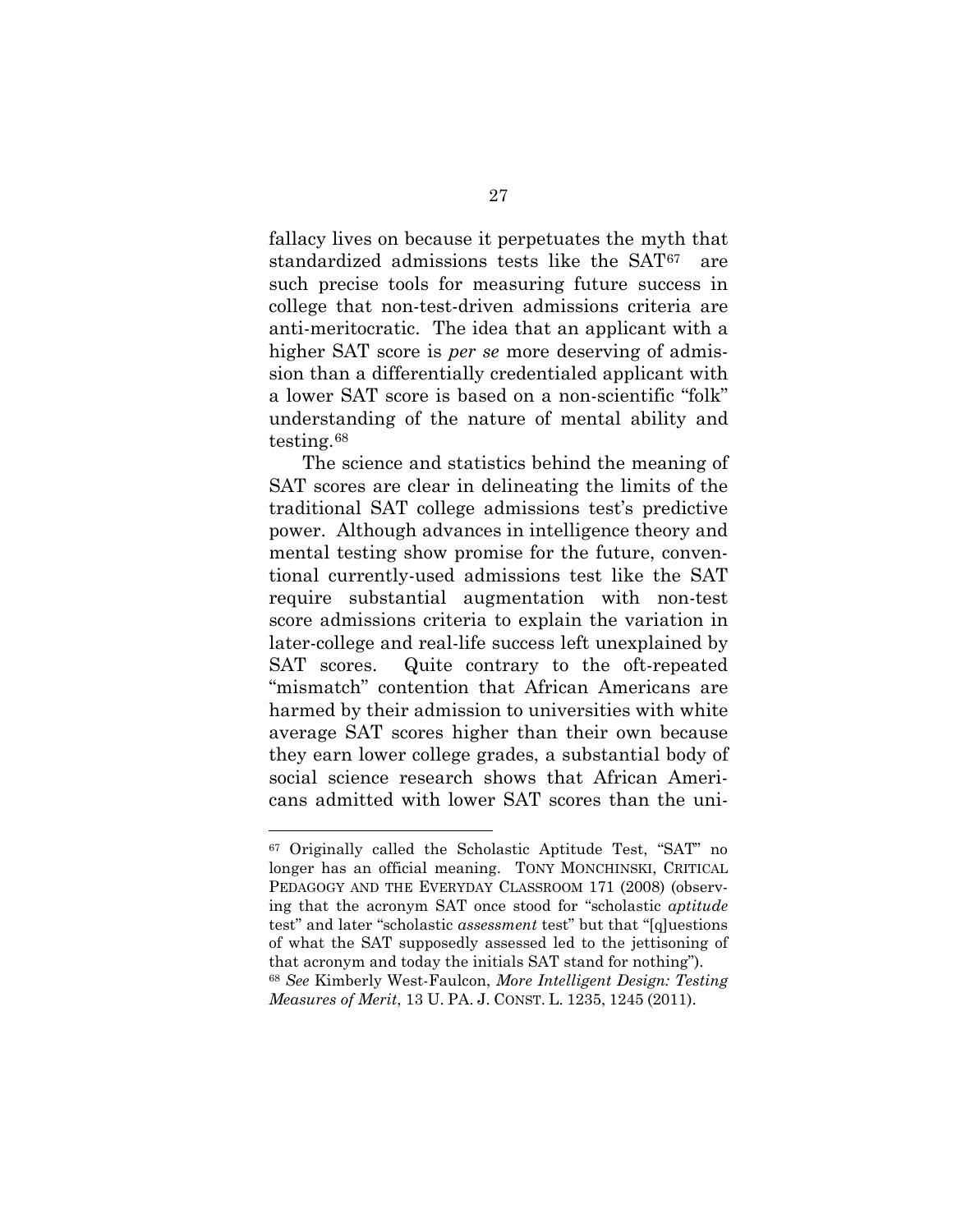versity's white average score succeed in graduating from selective universities and benefit greatly from their admission.

Unfortunately, "at the end of the roughly hundred-year period that mass-marketed standardized tests have been in existence, their predictive power still leaves substantial room for improvement."[69](#page-37-1)  Far from perfect in its prediction, the 13% power of predicting first-year college GPA based on SAT score and the 23% predictive power of using SAT score combined with high school GPA to predict the same early college outcome is helpful but not complete information for universities to use in assessing the academic merit of applicants.[70](#page-38-0)

Because of the undisputed limitations in the predictive capacity of the SAT, reliance on the SAT as the *sole* criterion for admission to selective universities would actually be anti-meritocratic. Even when used in conjunction with high school grades, statistical models based on SAT score are far from

<sup>69</sup> *Id.* at 1269 (examining modern innovation in mental testing in light of the fact that conventional standardized tests like the SAT "leave more of the variation in intelligence and future academic success unexplained than they actually explain"). Richard Atkinson is former President of the University of California and an expert in cognitive science and psychology. During his presidency, Atkinson gave a speech critical of the amount of weight placed on SAT scores in college admissions and announced plans to no longer require students applying to take the SAT I. *See* Richard C. Atkinson, President, University of California, The 2001 Robert J. Atwell Distinguished Lecture at the 83rd Annual Meeting of the American Council on Education (Feb. 18, 2001), *available at* 

<span id="page-38-1"></span><span id="page-38-0"></span>[http://www.ucop.edu/news/sat/speech.html.](http://www.ucop.edu/news/sat/speech.html) 70 *See* West-Faulcon, *More Intelligent Design, supra* note 68, at 1264-68.